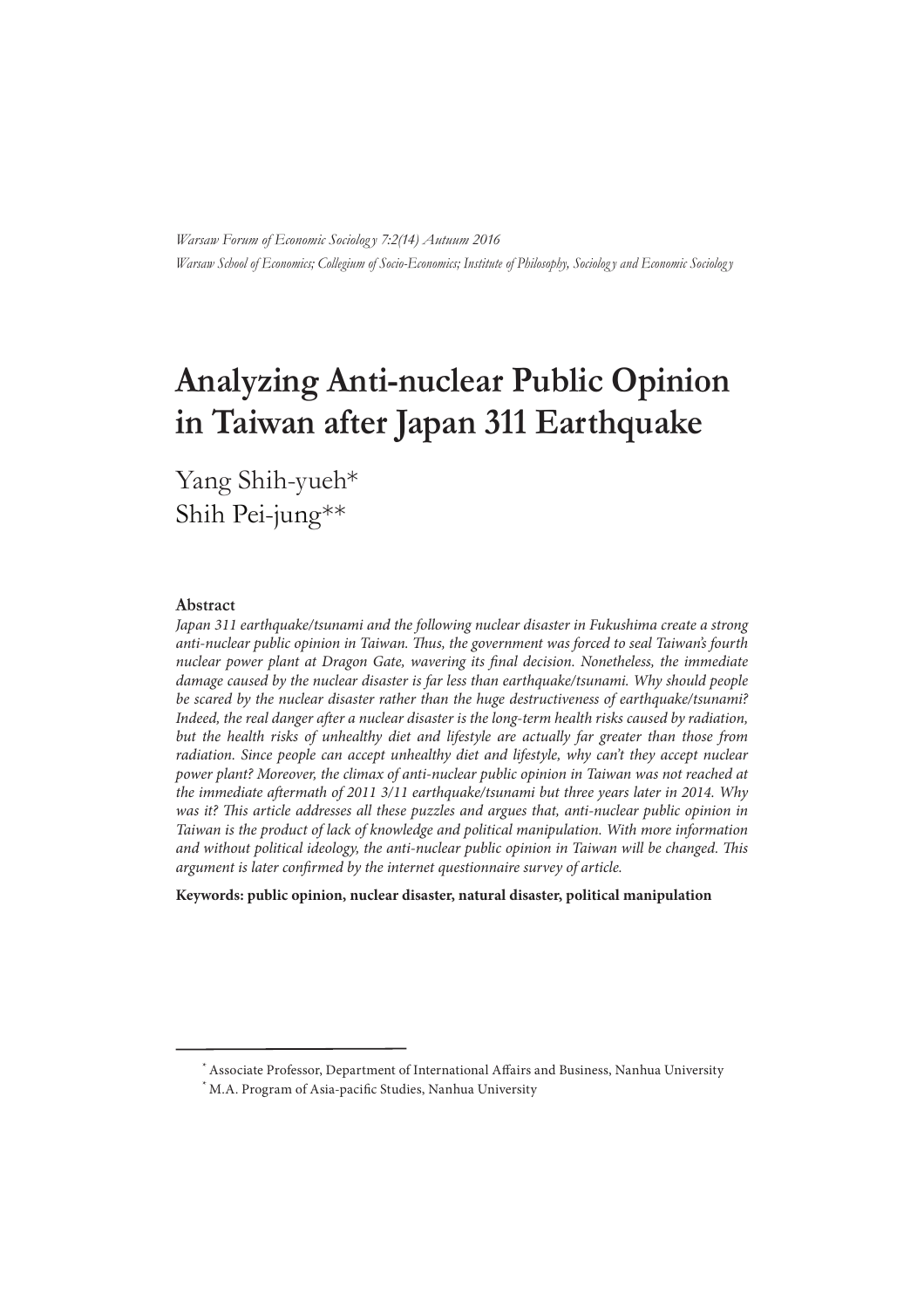## **Introduction**

On March 11, 2011, a 9.0 magnitude earthquake in North-east Pacific Ocean led a huge tsunami up to 40.1 meters high smashed Japan. As a result, one of Fukushima nuclear power plant's nuclear reactor was damaged, leading the leakage of radioactive substances. (Japan fire Department General Services Administration 2011). In contrast to the other two major nuclear disasters in the history, 1979 US Three Mile Island nuclear disaster and 1986 Chernobyl nuclear disaster in Ukraine, which were caused by errors of operators and improper design, Fukushima nuclear disaster was caused by gigantic natural disaster. Even a well designed and operated nuclear power plant are thought unable to withstand the power of nature. (Although reports afterward suggest that, poor emergency response procedures are the real cause of Fukushima nuclear disaster.) Thus, after Fukushima nuclear disaster, anti-nuclear movements raised around globe, and Taiwanese anti-nuclear protesters eventually formed an overwhelming public pressure that forced the government to seal Taiwan's fourth nuclear power plant at Dragon Gate, wavering its final decision.

However, the immediate casualties caused by the Fukushima nuclear disaster is far less than that of 311 earthquake/tsunami (about 20,000 victims) (Central News Agency 2014). Why should the Taiwanese public be scared by nuclear disaster rather than earthquake and tsunami? Since the earthquake and tsunami are the main cause of the casualties, Taiwanese public should focus on how to evacuate people from lowlying coastal areas, strengthen the seawall to withstand tsunamis, and strengthen the structural design of civilian buildings. Indeed, the real danger after a nuclear disaster is the long-term health risks caused by radiation, but the health risks of harmful diet and lifestyle are actually far greater than those from radiation. High-fat, high- sugar, high-salt, high-calorie, and high-protein diet; smoking, drinking, staying up all night and lack of exercise, all these are harmful and led to cancer, cardiovascular diseases, cerebrovascular diseases and diabetes, which are the main cause of death in modern society (Zhang & Lin 2007). Thousands of Taiwanese die from the diseases mention above every year. Since Taiwanese people can accept unhealthy diet and lifestyle, why can't they accept nuclear power plant? Moreover, the climax of Taiwanese antinuclear public opinion was not reached at the immediate aftermath of 311 earthquake/ tsunami. After Fukushima nuclear disaster, Taiwan did not announced a complete shutdown of nuclear power plant like Japan and Germany. Rather, Taiwanese antinuclear movement suddenly raised three years later in 2014, in conjunction with the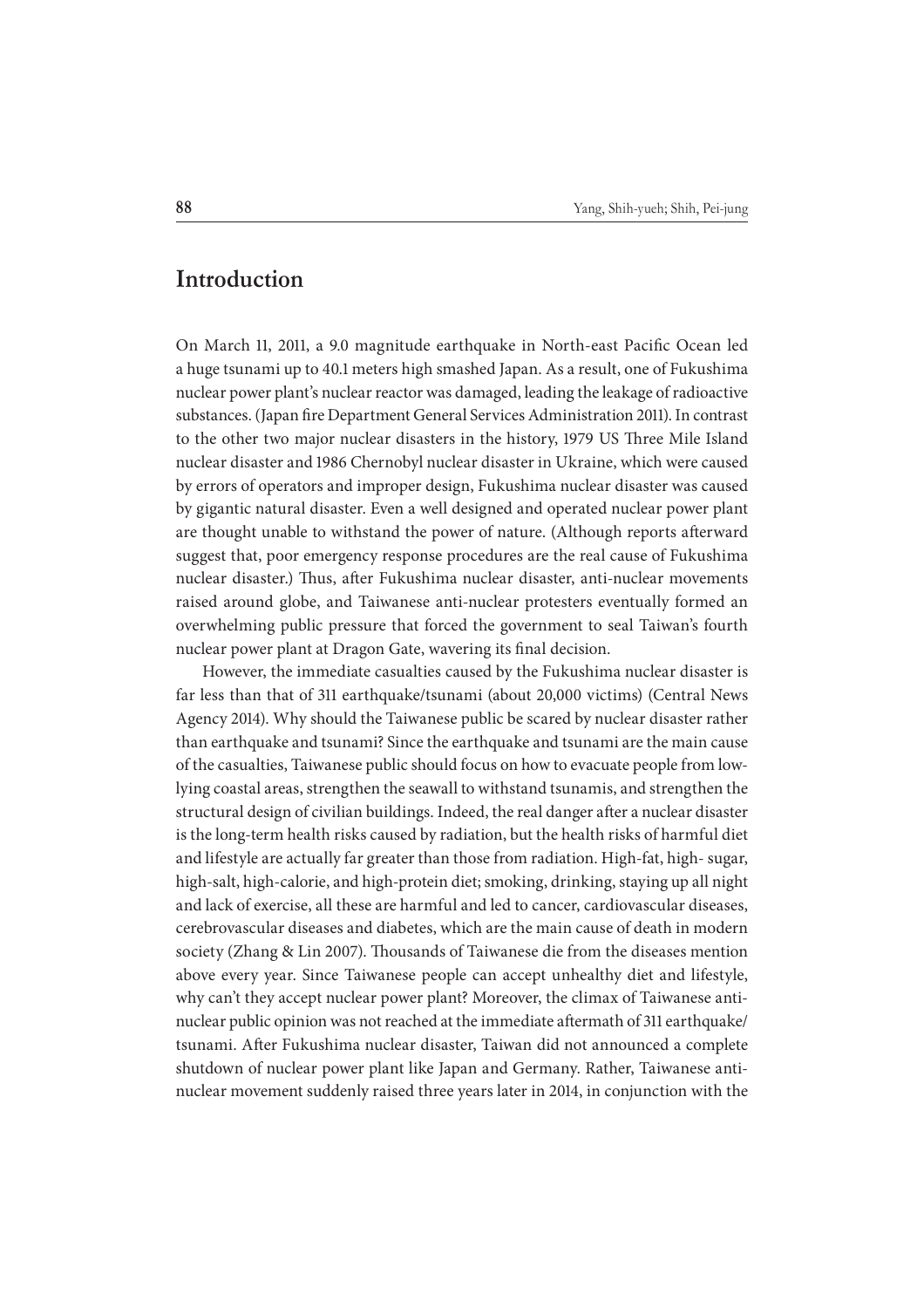large-scale pro-independence student movement against the Cross-Strait Services Trade Agreements. Former chairman of Taiwan's pro-independence Democratic Progressive Party (DPP), Mr. Lin Yi-hsiung, also announced hunger strike to press his anti-nuclear agenda at this moment. Why was it? Why didn't he take this action three years earlier?

This article addresses all these puzzles and argues that, Taiwanese anti-nuclear public opinion is the product of unknowing and political manipulation. With more information and without political ideology, Taiwanese anti-nuclear public opinion will change. This argument is confirmed by the internet questionnaire survey of this article. After obtaining more information, the proportion of respondents who hold an anti-nuclear position dramatically dropped from 50% to only 10%, and, as anticipated, these diehard Taiwanese anti-nuclear activists have a strong proindependence ideology.

## **1. Literature Review**

According the literature up to date, we can classify two main reasons behind antinuclear public opinion: the first, the impact of major nuclear disasters, and the second, 'Not in My Back Yard' (NIMBY) mindset.

Regarding the impact of major nuclear disasters, there are considerable studies suggested that, when major nuclear disasters like Three Mile Island and Chernobyl occurred, anti-nuclear public opinion gained momentum. A study by Visschers and Siegrist (2012) found, after the Fukushima nuclear disaster, Swedish public is more aware of the possible danger of nuclear power plant, and their trust on nuclear power decreased (Liang 2014: 75). Another study by Slovic and Peters (2006) also found, after major nuclear disasters, the public have more concern about the dangers of nuclear power (Liang 2014: 51). Another Study by Irwin, Allan and Welsh (2000) also found, after the nuclear explosion of Hiroshima and Nagasaki in War World II, the general public got a strong impression of nuclear weapon's destructiveness and thus hold a negative attitude toward nuclear power (Liang 2014: 47–48). Adam and Van Loon (2000) also suggested, through the reports of nuclear-disaster events like Chernobyl, the general public tended to magnify the danger of nuclear power plants (Liang 2014: 18). Studies done by Jian He-lin (2013), Lai Yu-song (2013) and others also have similar findings. Nonetheless, the impact of major nuclear disasters does not tell the whole story and is logically flawed. After major aviation, maritime, and traffic accidents,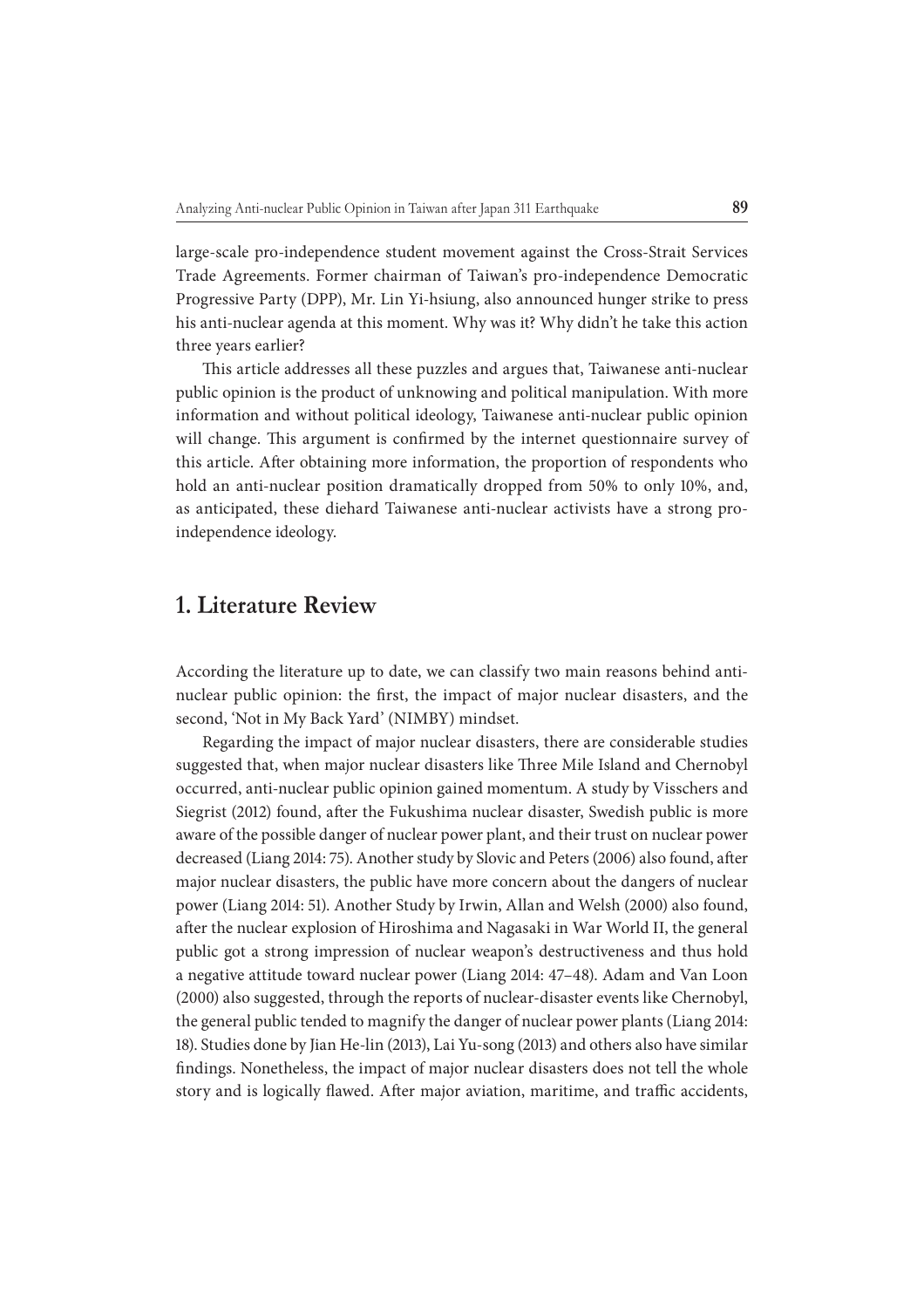people do not give up travelling. Then, why should people want to give up nuclear power after major nuclear disasters?

The 'NIMBY' mindset is that, when there is an unpopular public facility (like refineries, electricity substations, mobile phone base stations, graveyard, sewage treatment plants, temples, towers and garbage incineration plants, etc) located in some people's residential area, they generally want that facility relocate to other places. This mindset applies to nuclear-related facilities. For example, Taitung antinuclear waste demonstration is held to protest the Taitung nuclear waste storage site over the protester's residential area. (Liang & Lee 2014: 428–431). Another study done by Chong Qiu-yuan and Tang Jing-ping also found that people tended to reject nuclear facilities in their neighbourhood (2014: 1–3). Studies by Cai Xuan-ting (2010: 79–82), Su Xing-hui and Yang Zong-xian (2011: 61-63), Chen Wang-kun, Lin Wen-yin and Lin Chung-chua (2011: 35–38), Lee Wing-chin (1998: 33–44), all have similar findings as well. Still, the NIMBY mindset is not sufficient in explaining the anti-nuclear public opinion. None-nuclear unpopular public facilities generate the 'NIMBY' mindset among the local resident, but this mindset does not cause a nationwide opposition to these facilities. Why should nuclear-related facilities be the only one reject by not only the locals but also the entire general public?

Given that the impact of nuclear disasters and the NIMBY mindset cannot fully explain why general public tend to treat nuclear-related issues specially, another explanation, incomplete information, is more convincing. Study by Su Xiao-chen, Wu Ching-li, Liao Yan-jie, and Tsao Chen (2014) argued that, nuclear power can be classified as s 'hard' issue, which requires a lot of efforts to fully understand. Unfortunately, people do not take the initiative to obtain information to make their judgment, and thus their attitude toward nuclear power, in fact, is affected by the brief information they have. Polls can thus be manipulated by different narrative of the questionnaire to produce specific results. The study found that, if people are asked directly: 'Do you support the construction of Taiwan's fourth nuclear power plant?' about 70% of respondents answered 'NO'. However, if people are told: 'If Taiwan's fourth nuclear power plant is dropped, electricity price will rise by five percent, do you support the construction of that nuclear power plant?' or 'If Taiwan's fourth nuclear power plant is certificated to meet international nuclear safety standards by foreign experts, do you support the construction of that nuclear power plant?' Only 40% and 50% of respondents still answered 'NO' (2014: 75–96). Jin Ling-ling's study also have similar findings. Given the Government's security guarantee and enough compensation for local people, the people of Daren Township did not oppose a nuclear waste storage located in their township (2012: 1–39). Incomplete information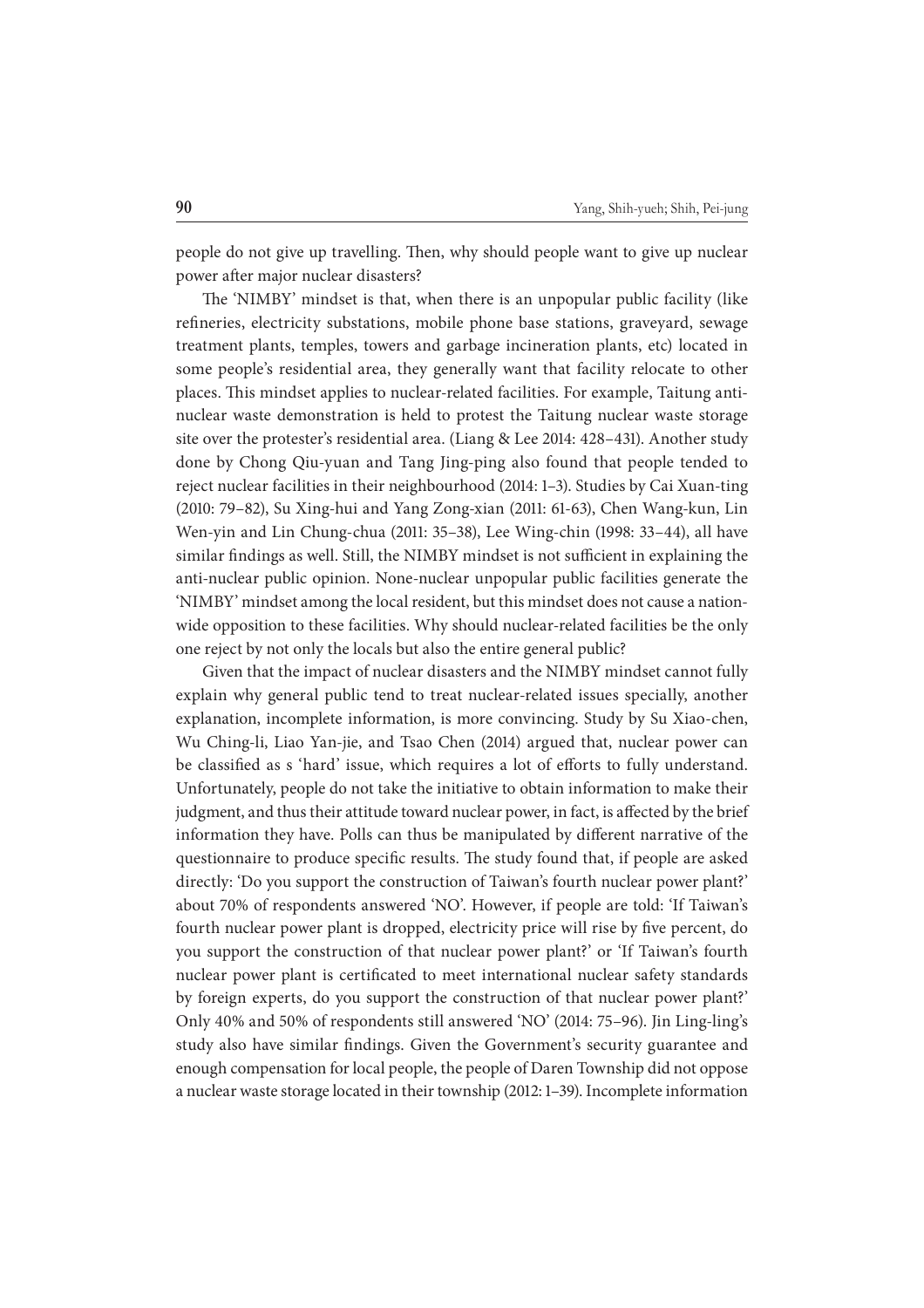seem to explain the anti-nuclear public opinion, but Su, Wu, Liao, and Tsao's studies only offers two more information; Jin's research only applied to residents of a specific township. If more information are provided; wider range of people are surveyed, can a study get the same finding? This needs further validations.

Yang Shih-yueh's study (2014) offered clues for further information about nuclear power. Yang's study summarized anti-nuclear arguments into three categories: natural disasters caused nuclear disasters, health risks of radiation, and high costs of nuclear power. However, the danger of nuclear power is much less than the danger of daily life. Statistics show the casualties caused by nuclear disasters are far fewer than natural disasters; the health risks of radioactive contamination are in fact trivial compared to unhealthy diet of high-fat, high-salt, high-sugar, high-calorie, and highprotein, and unhealthy lifestyle of smoking, drinking alcohol; nuclear power is much cheaper than any other way of power generation even the cost of waste management is included. In addition, renewable energy is poor in efficiency and cannot provide stable power generation. Thermal power-based electricity is the only alternative to nuclear power in this regard but causes serious air pollution. The combination renewable energy and thermal power is more polluting and expensive, producing more diseases, crimes, and suicides. Yang therefore argued that, nuclear power is not particularly dangerous, rather, the risk of nuclear power is deliberately highlighted (2014: 111–126). Yang's study did provide clues, but whether these extra information can change people's mind still requires further surveys.

In addition, Yang's study also suggested that, Why the risk of nuclear power is deliberately highlighted in Taiwan? Political ideology is an important factor (2014: 125–126). For example, in 2014, pro-Taiwan independent DPP former chairman, Lin Yi-hsiung, took the pro-independent student movement protesting Cross-Strait Service Trade Agreement as his platform to announce hunger strike against nuclear power. Cross-Strait Service Trade Agreement is actually an issue irrelevant to nuclear power, but Lin Yi-hsiung succeed in directing these protesters to support his antinuclear agenda because they have one thing in common: pro-independent ideology. In this regard, Tian Li and Yan Gui-lan's study also have similar finding. Anti-nuclear groups seek other social movements and other political forces for aid to achieve their own anti-nuclear purposes (2014: 15–16). He Ming-xiu's study also show that, in 2002, DPP failed to abolish Taiwan's fourth nuclear power plants because of their poor strategy, poor timing, and poor social mobilization (2002: 86–137). In other words, the anti-nuclear opinion cannot be free from political manipulation, the resources availability of social movements, and log-rolling of political interests of different groups (He 2003: 1–4). Wang Zhen-huan's study had similar findings as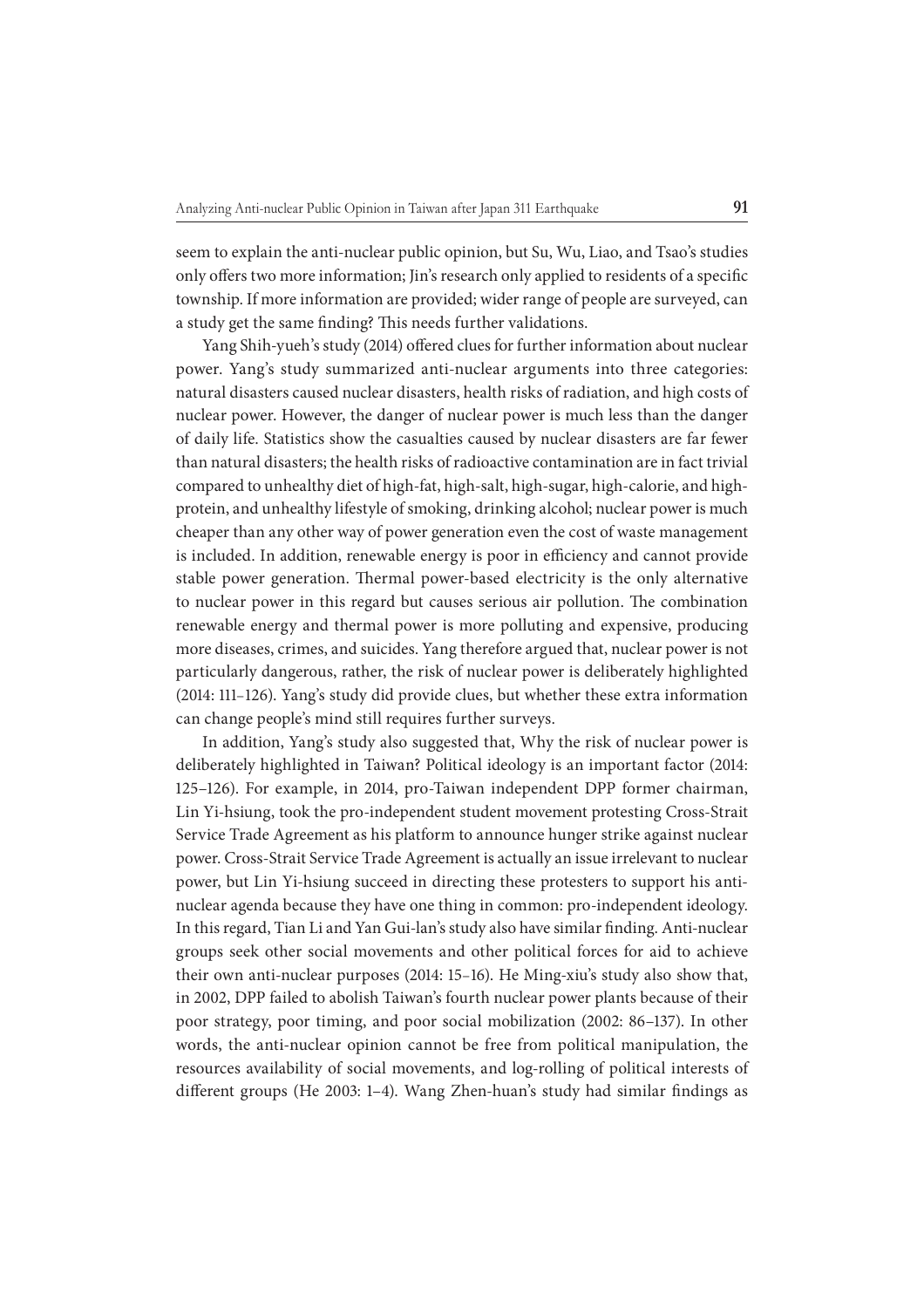well (1989: 71-108). Given the aforementioned studies, a hypothesis can be reached: Taiwanese people with strong pro-independent ideology will be the diehard antinuclear activists. They will discard realities and stick to their original anti-nuclear position anyway. However, this hypothesis still requires an empirical test.

## **2. Research Design : Structure of Questionnaire**

From the literature review above, the provision of information is the key to understand Taiwan's anti-nuclear public opinions, and this notion leads to the hypothesis of this study: The lack of nuclear related information is the main reason of Taiwan's anti-nuclear public opinion. With more information and without the political ideology, Taiwan's anti-nuclear public opinion will change. The existing literature have provided clues but yet been tested. Therefore, based on these clues and information, this study forms a questionnaire by gathering further information and then distributes this questionnaire through electronic way to verify the hypothesis of this study.

In accordance with the hypothesis of this study, the questionnaire starts with the question asking the respondents' positions in nuclear issue. The continuation of the fourth nuclear plant is to be decided through a referendum, thus, the questions are designed based on this policy choice.

#### **2.1. Questionnaire Section 1**

The purpose of the first section of the questionnaire is to verify once again the finding of existing studies: whether the additional information of security guarantees and price rise affects respondents' positions on nuclear power.

1. What is your position on the sealed fourth nuclear power plant?

(A) Abandon the construction and rebuild it into a non-nuclear power plant (B) Complete the construction and then supply power.

Respondents who chose B will end the questionnaire; who chose A will continue the questionnaire.

2. If the sealed fourth nuclear power plant can pass all the security check by international nuclear authority, what is your position on the power plant?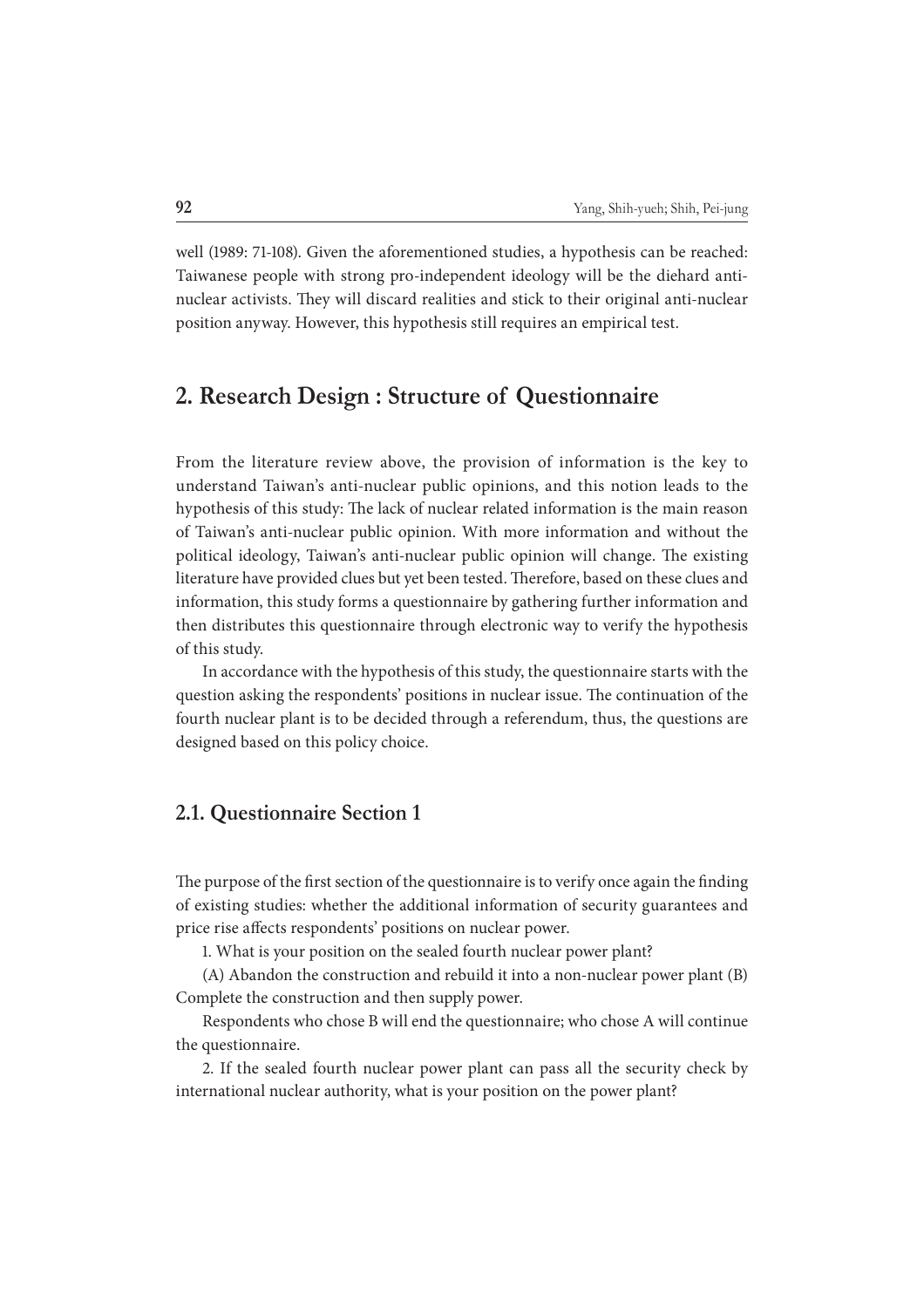(A) Abandon the construction and rebuild it into a non-nuclear power plant (B) Complete the construction and then supply power.

Respondents who chose B will end the questionnaire; who chose A will continue the questionnaire.

3. If the sealed fourth nuclear power plant can pass all the security check by international nuclear authority but the government still chooses to abandon it or rebuild it into non-nuclear power plant, then the electricity price will be increased by 15%. What is your position on the sealed fourth nuclear power plant?

(A) Abandon the construction and rebuild it into a non-nuclear power plant (B) Complete the construction and then supply power.

Respondents who chose B will end the questionnaire; who chose A will continue the questionnaire.

#### **2.2. Questionnaire Section 2**

The next section of the questionnaire is formed based on the relevant open source statics which show that the destructiveness of natural disasters is far greater than that of nuclear disasters. If the hypothesis of this article is valid, after filling out this section of questions, there will be respondents change their position to favour nuclear power.

1. Do you know, until now, how many nuclear disasters have occurred?

(A) More than 100 (B) More than 50 (C) More than 10 (D) More than 5 (E) Less than 5

2. There are only three nuclear disaster, Three Miles Island (1979), Chernobyl (1986), and Fukushima (2011), in the history (Yong Zhiyong, He Qiying, 2012: 123). The nuclear disaster has occurred because of the earthquake, and in the past 20 years there are at least 6 major earthquakes, including Los Angela earthquake (1994) Taiwan's 921 Ji-ji earthquake (1999), Japan's Hanshin earthquake (1995), Japan's 311 earthquakes (2011), Indonesia's tsunami (2004), Haiti earthquake (2010). How many people died in these natural disasters?

(A) Less than 100 (B) Less than 1000 (C) Less than 10,000 (D) Less than 100,000 (E) More than 100,000 people.

3. Over 550,000 people died in these natural disasters mentioned above (USGS 2010, USGS 2004, Harada et al. 2012, General Affairs Provincial Fire department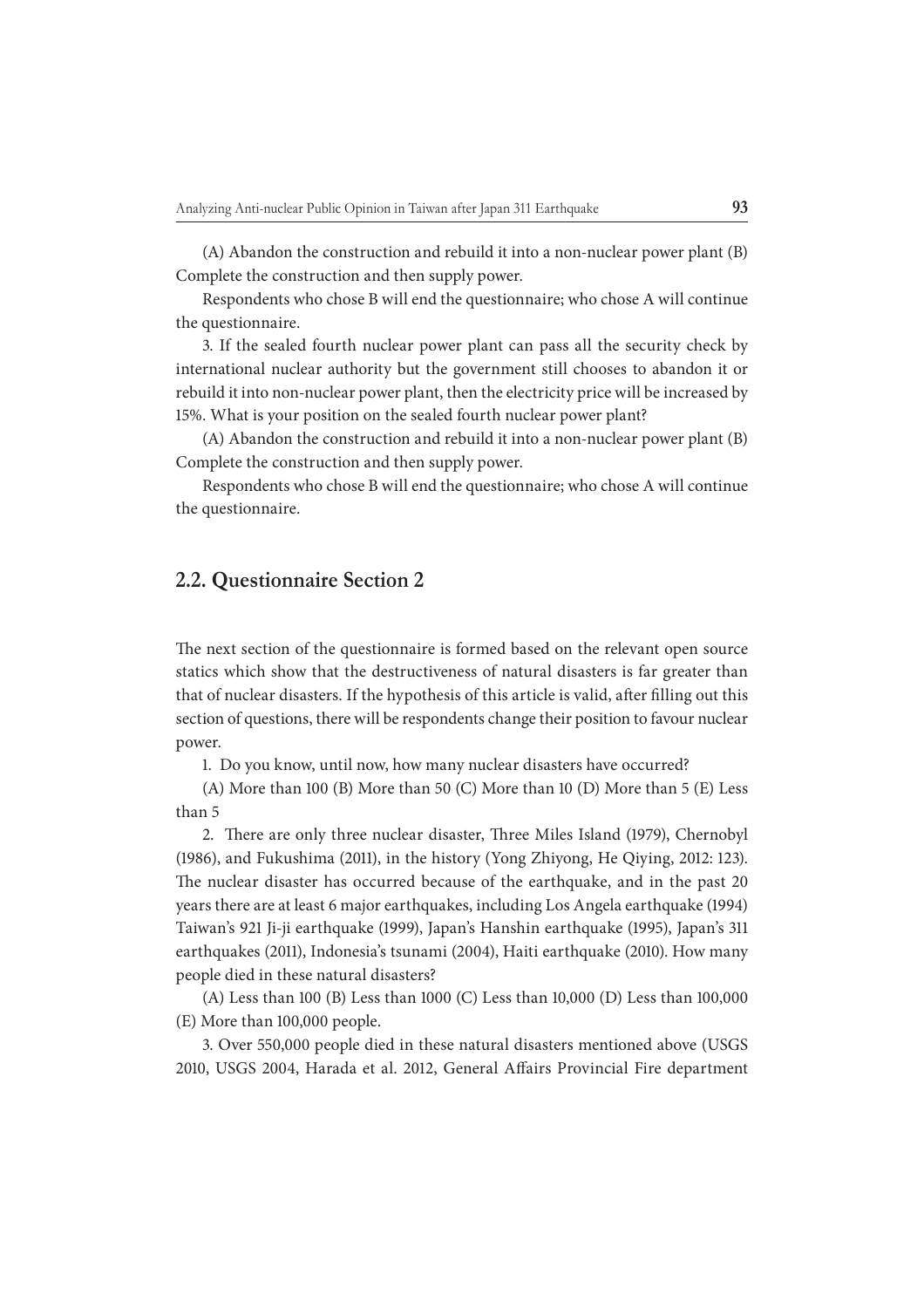2008, National Fire Agency Accounting Office 2011, NISSE 2005, World Health Organization 2013: 66, NRC 2013). Do you know how many people died in Japan 311 earthquake/tsunami?

(A) At least 15,000 (B) At least 10,000 (C) At least 5000 (D) Less than 5000 (E) Not Sure.

4. There are about 15,000 died in the 311 earthquake/tsunami (Central News) Agency 2014). Do you know how many people died directly because of the radiation in Fukushima nuclear disaster?

(A) At least 15,000 (B) At least 10,000 (C) At least 5000 (D) Less than 5000 (E) Not Sure.

5. Until today, No people died directly because of the radiation in Fukushima nuclear disaster (Central News Agency 2014) and neither in Three Miles Island nuclear disaster. The only nuclear disaster that actually cause causalities is Chernobyl nuclear disaster. Do you know how many people died directly because of the radiation in this event?

(A) At least 15,000 (B) At least 10,000 (C) At least 5000 (D) Less than 5000 (E) Not Sure.

6. Only 47 people died directly because of the radiation in the Chernobyl nuclear disaster (World Health Organization 2011: 99). Do you know if the same level of tsunami that causes the Fukushima nuclear disaster plant hits Taiwan, which part of Taiwan will suffer mass causalities?

(A) North shore of New Taipei City (B) North shore of Keelung City (C) North shore of Yilan County (D) All of the areas mentioned above (E) Not Sure.

7. North shores of New Taipei City, Keelung City, and Yilan County will be the major areas affected if the tsunami hits, and there will be hundreds of thousand causalities. If the proposed fourth nuclear power plant hit by an earthquake from the directions from either south-west, south or south-east, which is powerful enough to destroy the power plant, buildings in densely populated metropolis such as New Taipei City and Taipei City will collapse, hundreds of thousands or even millions people will become victims eventually. In such case, assuming that Taiwan's fourth nuclear plant passes all the security inspection of international nuclear safety authority and can also avoid the rise of electricity price, what is your position on that power plant?

(A) Abandon the construction and rebuild it into a non-nuclear power plant (B) Complete the construction and then supply power.

Respondents who chose B will end the questionnaire; who chose A will continue the questionnaire.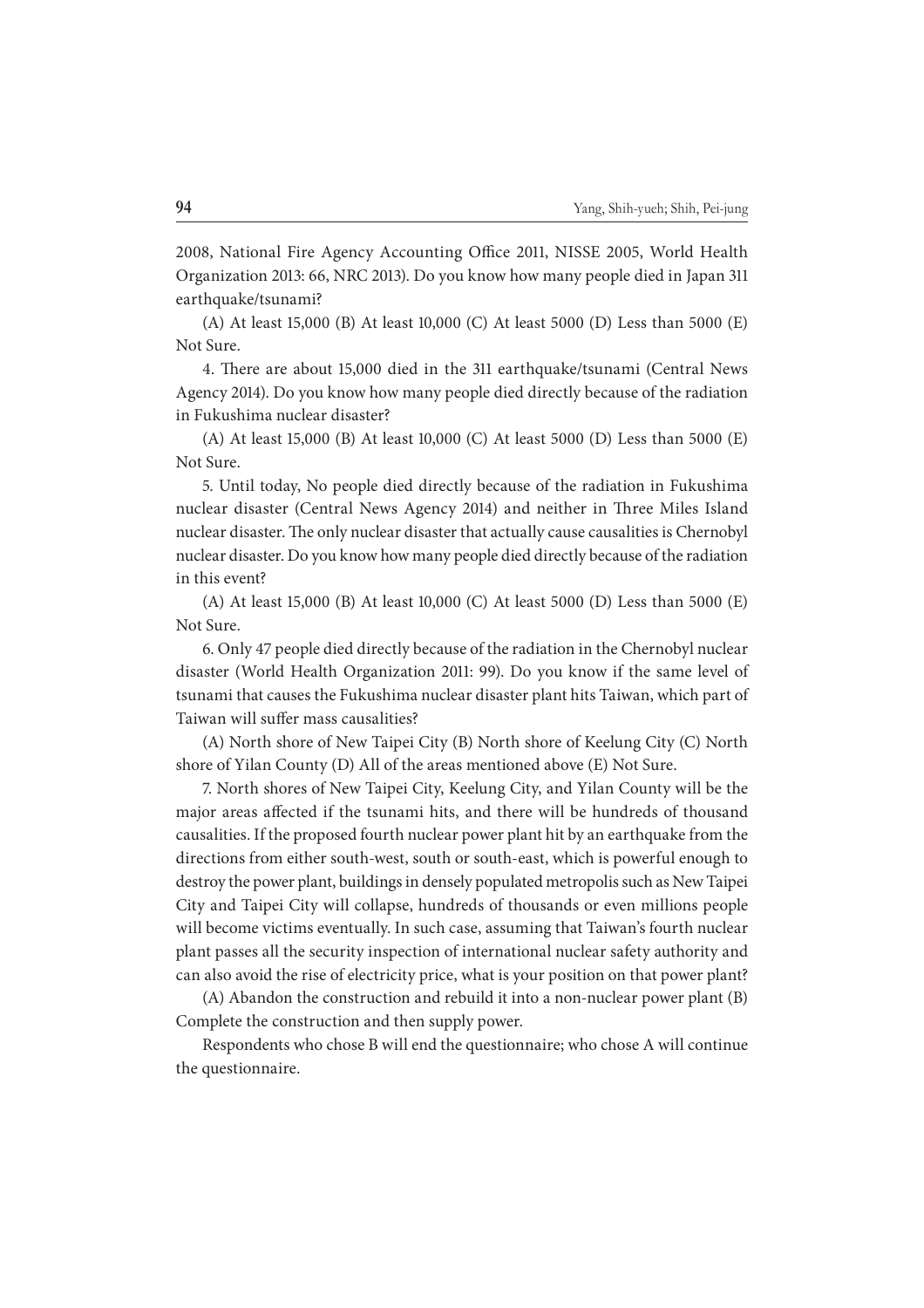## **2.3. Questionnaire Section 3**

The next section of questionnaire is formed through supplementary information from the media and official statistics to illustrate that unhealthy diet and lifestyle are far more dangerous than radiation. If the hypothesis of this article is valid, after filling out this section of questions, there will be respondents change their position to favour nuclear power.

1. After a natural disaster, residents in the direct vicinity will immediately die from natural disaster. However, in the case of a nuclear disaster caused by natural disasters, after the immediate event, there will be radiation leaks which have longterm health concerns. In addition, the radiation spreads up to hundred kilometres. Some people say that, if a nuclear disaster happens in Taiwan, the entire Taiwan will be destroyed and become uninhabitable forever. In this regards, do you know after atomic bombs dropped on Hiroshima and Nagasaki, what is the current status of these two cities?

(A) Abandoned and restricted to enter (B) Abandoned but permitted to enter (C) Sparsely populated (D)Became a small town with population less than 100 thousand people. (E)Not Sure.

2. A few years after the atomic bombs dropped in Hiroshima and Nagasaki, both cities started to rebuild, and nowadays, the two cities' population are one million and four hundred thousand respectively. Do you know, according to World Health Organization (WHO), after the Chernobyl nuclear disaster, to what extent the death rate of radiation related diseases of the population who been exposed to radiation increased?

(A). Over 50% (B).Over 25% (C).Over 10% (D) Over 5% (E)Not Sure.

3. According to WHO, after Chernobyl nuclear disaster, the death rate of radiation related diseases of the population who been exposed to radiation only increased by 1% (World Health Organization 2011: 98-108). Do you frequently eat fried food, such as fried ribs, fried chicken, potato chips, French fries etc.?

(A) Almost every day (B) Three times per week (C) One time per week (D) One time every two weeks (E) One time per month (F)Almost none.

4. Do you prefer meat diet?

(A)Yes, prefer meats over fruits and vegetables. (B) No, eat equal amounts of meats, vegetables and fruits (C) No, prefer fruits and vegetables over meats (D)No, occasionally have meat diet (E)No, I am a vegetarian.

5. Do you eat grilled food? Including grilled meats or vegetables and etc.?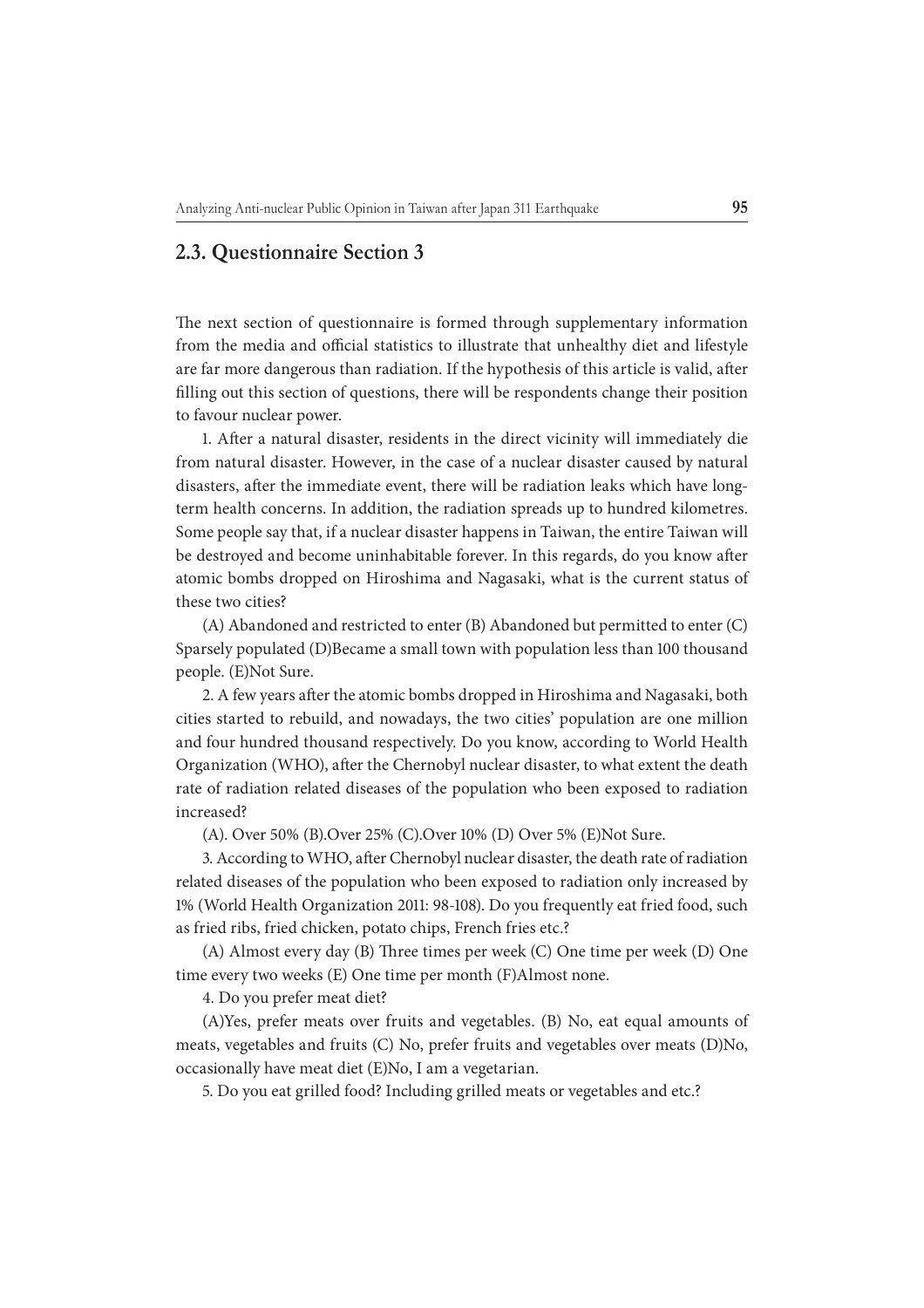(A) Almost every day (B) Three times per week (C) One time per week (D) One time every two weeks (E) One time per month (F)Almost none.

6. Do you prefer more seasoned or saltier flavours? Like adding salt or soy sauce in your meal, or prefer preserved food or instant food?

(A) Almost every day (B) Three times per week (C) One time per week (D) One time every two weeks (E) One time per month (F)Almost none.

7. Do you frequently consume sweet foods such as soft drinks, bubble tea, cookies, candies, cakes and chocolate etc.?

(A) Almost every day (B) Three times per week (C) One time per week (D) One time every two weeks (E) One time per month (F)Almost none.

8. Which of the following description best fit your diet and exercise habits? (Note: The exercise habit should conform to the '333 sport standard' which means at least 3 exercise sessions per week, at least 30 minutes per session and archive heartbeat of 130 pulses per minute.)

(A) Eat to over full and seldom exercise. (B) Eat to over full and always exercise. (C) Eat to full and always exercise. (D) Eat to full and seldom exercise. (E) Eat to 80% full and always exercise.

9. Do you always sleep late due to engaging in activities such as web surfing, Karaoke, night riding, parties, clubbing, etc.?

(A) Yes, always sleep late due to my leisure habits. (B) Yes, sleep late three times per week due to my leisure habits. (C) Yes, sleep late once per week due to my leisure habits. (D) Yes, sleep late once fortnightly due to my leisure habits. (E) No, always sleep early with regular hours.

10. Do you smoke?

(A) Yes, a pack of cigarette every day. (B) Yes, a pack of cigarette per week. (C) Yes, a pack of cigarette fortnightly. (D) Yes, a pack of cigarette per month. (E) Yes, but seldom smoke. (F) No, I am not a smoker.

11. Do you like alcoholic drinks?

(A) Yes, drink every day. (B) Yes, drink three times per week. (C) Yes, drink once per week. (D) Yes, drink once per month. (E) Yes, but seldom drink. (F) No, I am not a drinker.

12. Do you chew betel nut?

(A) Yes, one package almost every day. (B) Yes, one package per week (C) Yes, one package fortnightly. (D) Yes, one package per month. (E) Yes, but seldom chew. (F) No, not at all.

13. Fried foods, diet with more meats and fewer vegetables, grilled food, saltier flavours, sweets, less exercise, stay up late, tobacco, alcohol, and chewing betel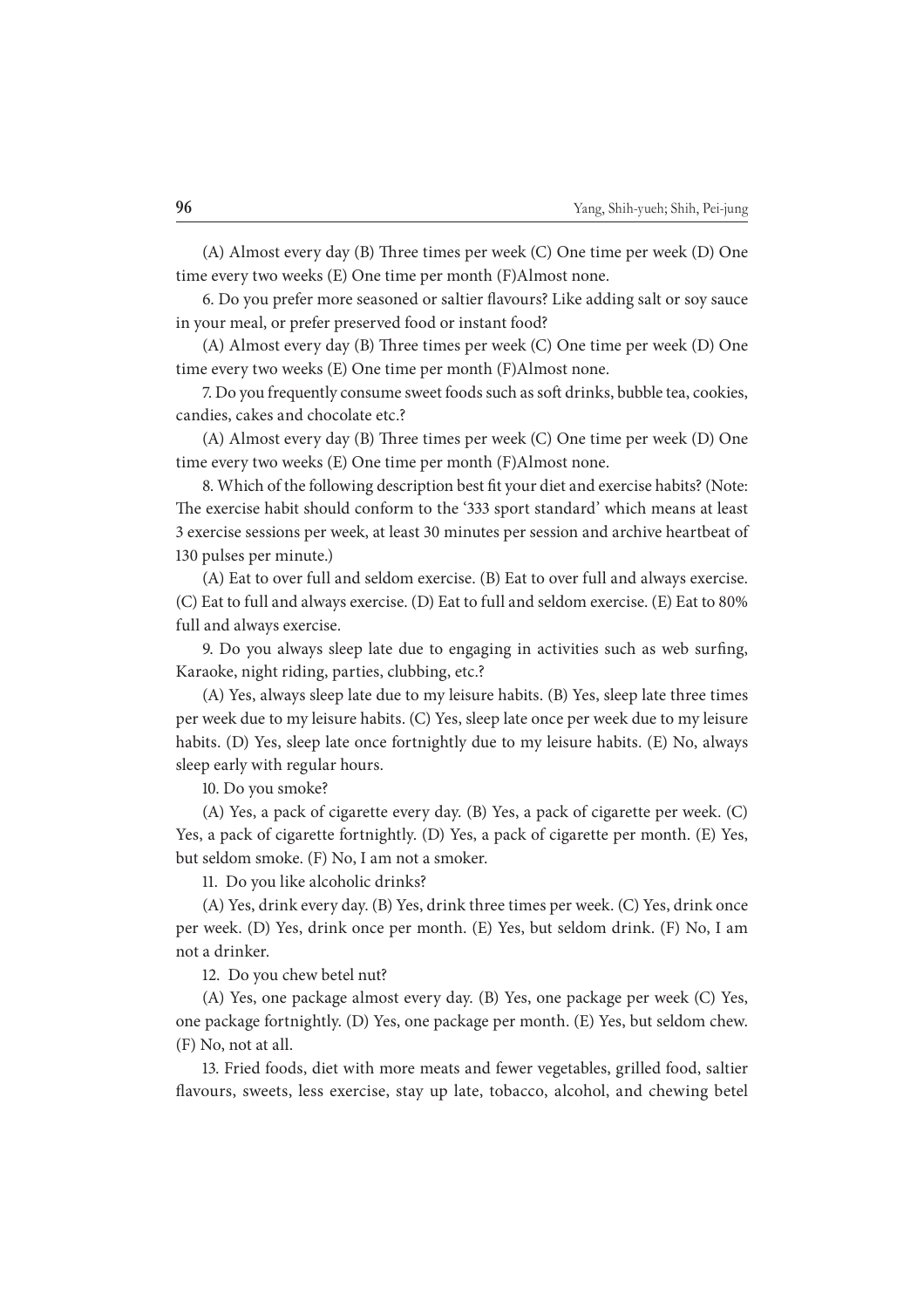nuts are all harmful to a healthy life and easily lead to cardiovascular diseases, cerebrovascular diseases, diabetes, and various cancers. Some studies show that, a bag of McDonald's fries will increase cancer risk by 500 times (Qiu, Tsai, 2015); more meat and less vegetable diet will increase 40% chance of developing cancer (Xie 2015); people addicted to eat grilled food suffer risk of oesophageal cancer 3.4 times higher than the average (Huang, Zhou 2015); people eat two serves of instant noodles each week for five years will suffer 1.7 times higher probability of chronic kidney disease than the average (Apple Daily 2015); people addicted to eat sweets or drink soft drinks will increase metabolism rate by 9 times (Qiu 2015), and the chances of suffering from kidney stones by 25% more than the average (You & Lin 2013); in every four person who practices high-calorie diet and fewer exercise habits, one will suffer from increased chance of fatty liver by 18 times more than average (Zhang & Huang 2014); people who sleep late in the long term, sleep less than seven hours per night or napping over three hours during day time, the risk of osteoporosis increases by 1.68 times and 1.52 times (Apple Daily 2015); smoking, drinking, chewing betel nut habits will led to higher chance of oesophageal cancer by 4.2 times, 7.6 times, 2.3 times respectively (Huangzi Lun Zhou 2015); comparing with betel nut chewer and none chewer, chewer's the probability of oral cancer is 28 times higher than none chewer's; if combining with the habits of drinking and smoking, the probability of having oral cancer is 123 times higher than average (Shen 2014); and each 10 grams of alcohol consume will increase 4% chance of having liver cancer (Liberty times 2015). The above information can be easily found in a wide range of newspapers, magazines and web medias. Do you know how many people die a year due to the above mentioned diseases in Taiwan?

(A) At least 15,000 people. (B) At least 10,000 people. (C) At least 5000 people. (D) Less than 5000 people. (E) Not Sure.

14. There are over 80,000 Taiwanese died due to the diseases mentioned above every year. (Directorate-General of Budget, Accounting, and Statistics, 2013: 82). Those diseases caused by unhealthy diets or life styles are the major killers to Taiwanese. The death happens every day, and this risk is much bigger than a nuclear disaster which might happen once few decades will create. However, general public don't ask to ban or restrict the food or diet related to above diseases. Then, assuming that Taiwan's fourth nuclear plant passes all the security inspection of international nuclear safety authority and can also avoid the rise of electricity price, what is your position on that power plant?

(A) Abandon the construction and rebuild it into a non-nuclear power plant (B) Complete the construction and then supply power.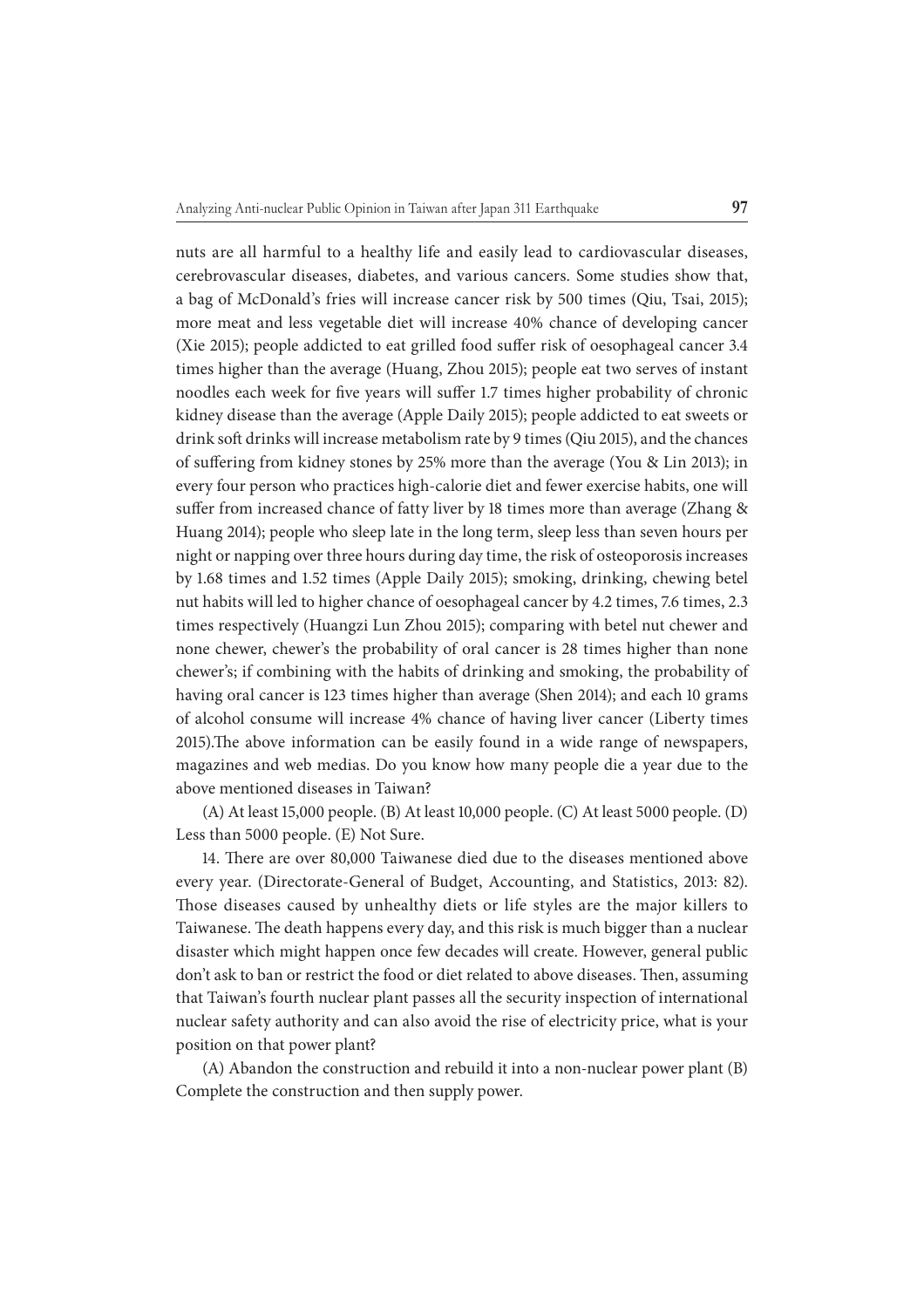Respondents who chose B will end the questionnaire; who chose A will continue the questionnaire.

#### **2.4. Questionnaire Section 4**

The fourth section of questionnaire is formed through the information from various international organizations and official statistics to demonstrate other means to generate electricity will in fact create more pollution and death than nuclear energy. If the hypothesis of this article is valid, after filling out this section of questions, there will be respondents change their position to favour nuclear power.

1. Though nuclear power plant will generate nuclear waste, there is no other pollution created during the function of nuclear power plant. However, decommission of nuclear power plant and disposal of nuclear waste is costly. Developed nation such as USA, Germany, Japan and France use nuclear plant to generate electricity. According to International Energy Agency (IEA) and Organization for Economic Co-operation and Development (OECD)/Nuclear Energy Agency (NEA), when including the cost of nuclear power plant's decommission and disposal of nuclear wastes, do you know how much the average cost is when adopting nuclear power?

(A) \$200 US dollars per megawatt-hour. (B) \$100 US dollars per megawatt-hour. (C) \$50 US dollars per megawatt-hour. (D) \$10 US dollars per megawatt-hour. (E) Not Sure.

2. The average cost of nuclear power is around \$49 US dollars per megawatt-hour IEA, NEA 2010. Wind power is common in renewable energy and can be categorised as onshore and offshore types. Do you know how much the average cost is when adopting onshore wind power?

(A) \$200 US dollars per megawatt-hour. (B) \$100 US dollars per megawatt-hour. (C) \$50 US dollars per megawatt-hour. (D) \$10 US dollars per megawatt-hour. (E) Not Sure.

3. The average cost of onshore wind power is around \$49 US dollars per megawatthour (IEA, NEA 2010). Do you know how much the average cost is when adopting offshore wind power?

(A) \$200 US dollars per megawatt-hour. (B) \$100 US dollars per megawatt-hour. (C) \$50 US dollars per megawatt-hour. (D) \$10 US dollars per megawatt-hour. (E) Not Sure.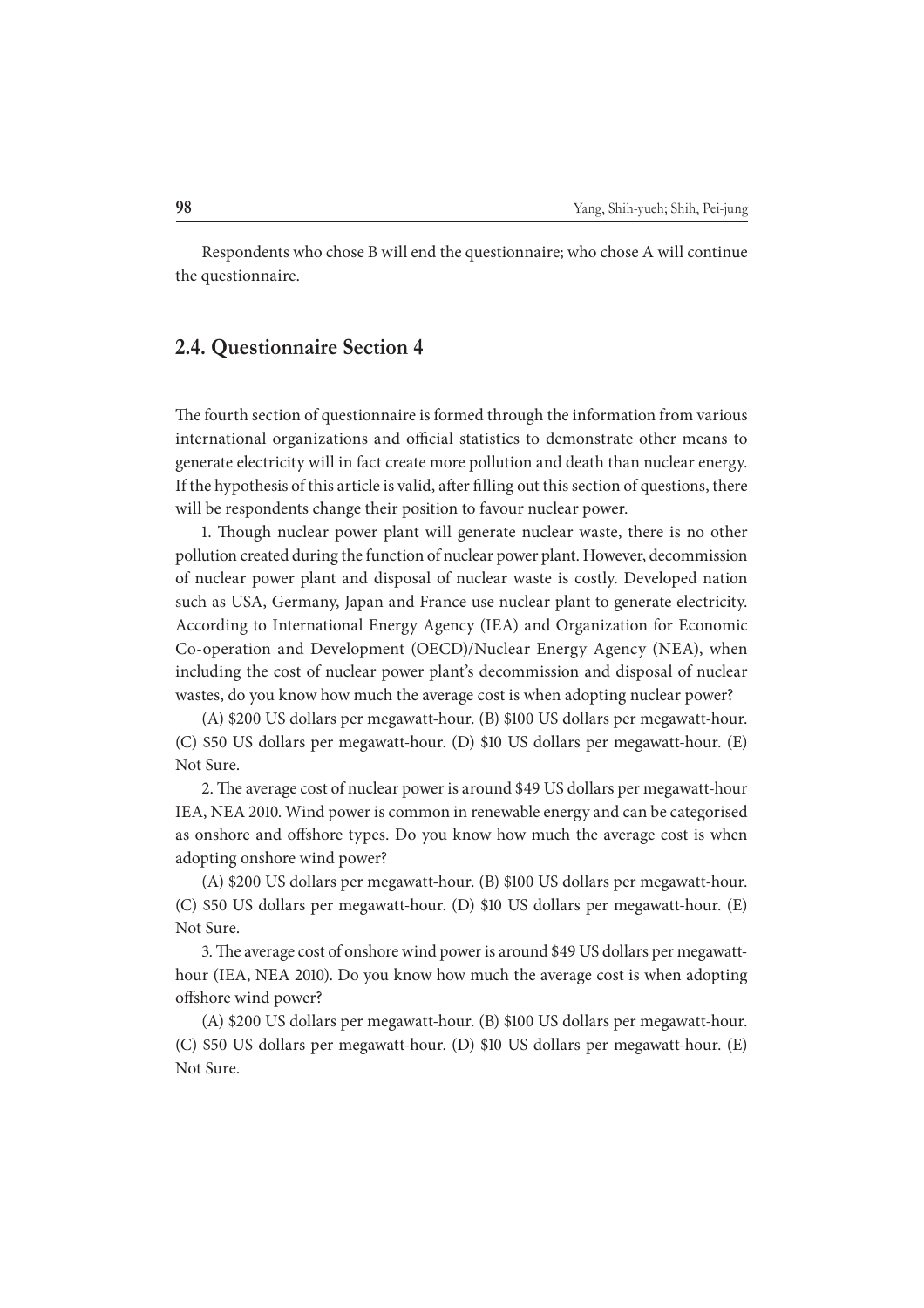4. The average cost of offshore wind power is around \$101 US dollars per megawatthour (IEA, NEA 2010). Another common renewable energy is solar power, do you know how much the average cost is when adopting solar power?

(A) \$200 US dollars per megawatt-hour. (B) \$100 US dollars per megawatt-hour. (C) \$50 US dollars per megawatt-hour. (D) \$10 US dollars per megawatt-hour. (E) Not Sure.

5. The average cost of solar power is around \$215 US dollars per megawatt-hour (IEA, NEA 2010). Wind and solar power are always effected by weather. Therefore, their electricity output is unstable and need to be used in conjunction with coal-fuel power which are the main power supply. Do you know how much the average cost is when adopting coal-fuel power?

(A) \$200 US dollars per megawatt-hour. (B) \$100 US dollars per megawatt-hour. (C) \$50 US dollars per megawatt-hour. (D) \$10 US dollars per megawatt-hour. (E) Not Sure.

6. The average cost of coal-fuel power is around \$68 US dollars per megawatt-hour (IEA, NEA 2010). Comparing with coal-fuel/renewable energy compound, nuclear power is obviously more cost-efficient. Thus, banning on nuclear power will raise the electricity price and increase the household burden and production cost in every industries. If Taiwan-made products lose their competitiveness because of their rising price, economy will suffer, and unemployment rate will rise. This will in turn cause the increase of crime and suicide rates. Do you know how many people die as the results of crime or suicide every year in Taiwan?

(A) At least 3000 people per year. (B) At least 2000 people per year. (C) At least 1000 people per year. (D) Lower than 1000 people per year. (E) Not Sure.

7. According to the Taiwan's Ministry of Health and Welfare/Department and the Police Statistical Yearbook, there are about 4300 people died as the results of crime or suicide in 2012. (Directorate-General of Budget, Accounting, and Statistics 2013:82), which is far greater than the causalities (including directly and indirectly) of Chernobyl nuclear disaster. In addition to the higher cost, renewable energy also brings up more pollutions. Among all forms of renewable energy, the average cost of onshore wind power is lowest. Regardless its unstable electricity supply, the power transition mechanism to supply electricity to power hungry northern part of Taiwan from the south, and whether the weather condition can fulfil the requirement of onshore wind power, if Taiwan decides to use onshore wind power to replace its existing 3 nuclear power plants, do you know what the average distance will be when setting up wind turbines?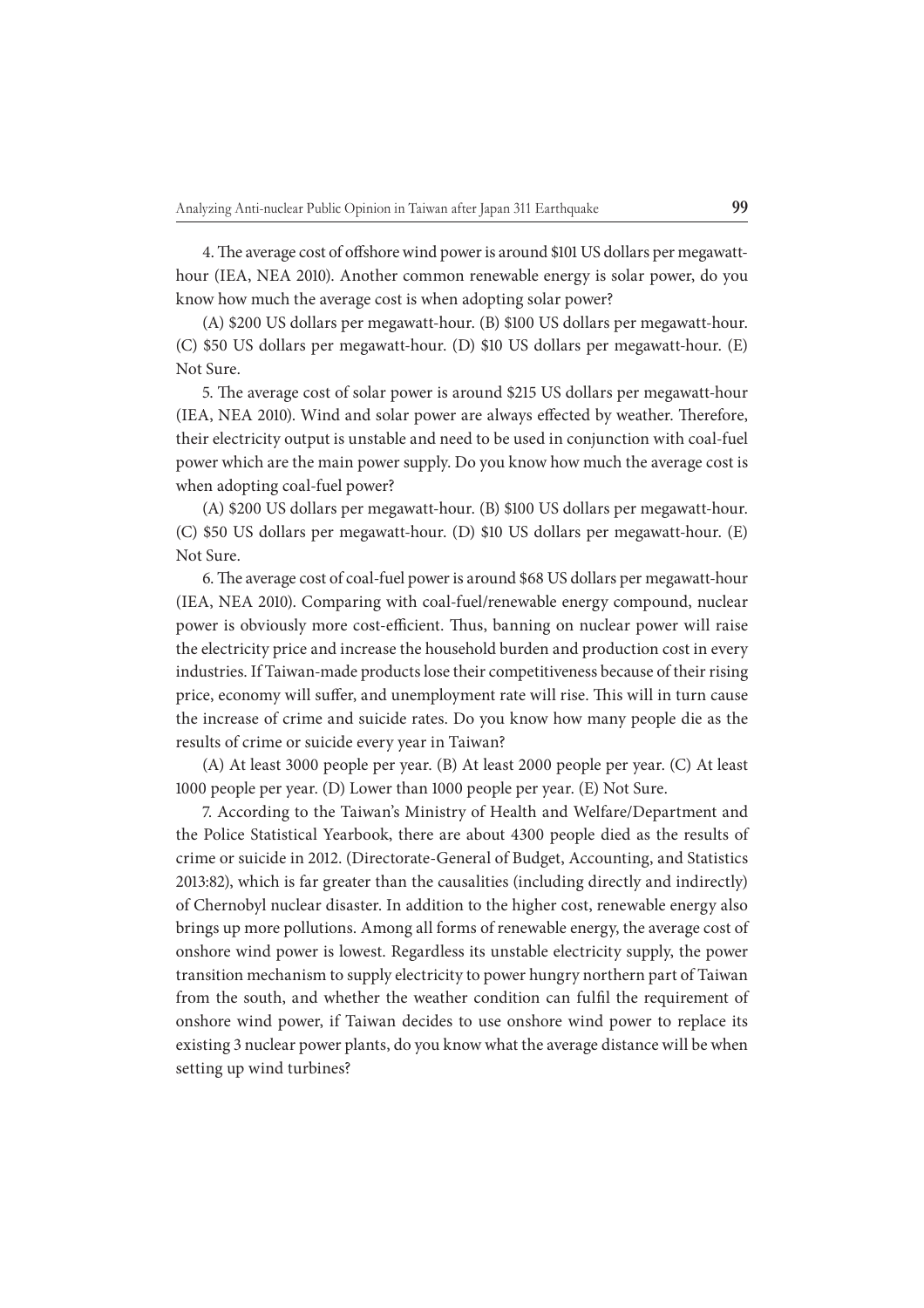(A) 10,000 meters per wind turbine set. (B) 5,000 meters per wind turbine set. (C) 3,000 meters per wind turbine set. (D) 2,000 meters per wind turbine set. (E) Not sure.

8. The answer is 600 meters (Taiwan Power Company 2014(1); Taiwan Power Company 2014(2); Water Resources Agency 2012), and the residents along the entire Taiwanese coastal area will be exposed to noise over to 55dB, and according to German regulations, the minimum distance of setting up wind turbines is 2000 meters. Solar power is another renewable energy, but Taiwan doesn't have the desert landscape to build concentrated solar power plant. Solar photovoltaic power is the only option. Assuming that the weather condition is always ideal (which is impossible), if Taiwan decides to use solar photovoltaic power to replace its existing 3 nuclear power plants, do you know how much wasted water will be produced to build the required solar power panels?

(A) 1 billion tons (B) 500 million tons (C) 100 million tons (D)Not Sure.

9. In order to supply the same amount electricity of the 3 existing nuclear power plants, around 5,144 million square meters of solar power panel are required (Taiwan Power Company 2014(2); Ministry of Economic Affairs Bureau of Energy 2015). There will be 60.2 tons of waste water for just one square meter of solar wafer (Taiwan Semiconductor Manufacturing Company 2013), so the total wasted water for 5,144 million square meters will be 3.1 billion tons, which mean each Taiwanese will get 135 tons of wasted water. Since the wind and the solar plant can't supply electricity stably, and the public opinion is against nuclear plant, leaving fuel power plants the only option to be the backbone of electricity supply. The biggest pollution of fuel power plants is air pollution, do you know how much air pollution is caused by coal-fired power plant in Taiwan?

(A) 100 million tons (B) 50 million tons (C) 3000 million tons (D) 1000 million tons (E)Not sure.

10. There are 153,000,000 tons of air pollution per year produced by the coal-fired power plant in Taiwan, which equals to 900,000 years of Taiwanese nuclear waste (Lee 2015), and each person in Taiwan share 6.65 tons of this polluted air. If we continue using coal-fuel power, wind power, and solar power, Taiwanese people will suffer noise pollution, 3 .1 billion tons of waste water and one 153,000,000 tons of polluted air. Study show if noise pollution increased by 10 dB, the risk for high blood pressure will be increased by 14% (Cai & Qiu 2008); the PM 2.5 air pollution produced by Taichung coal-fuel power plant alone cut the whole Taiwan people life span by 15 days (Hong 2015). Air pollution trigger respiratory related diseases kill around 5,000 people per year in Taiwan (Ministry of Health and Welfare and Statistics Department 2015), which is far greater than the people died in Chernobyl nuclear disaster. Then,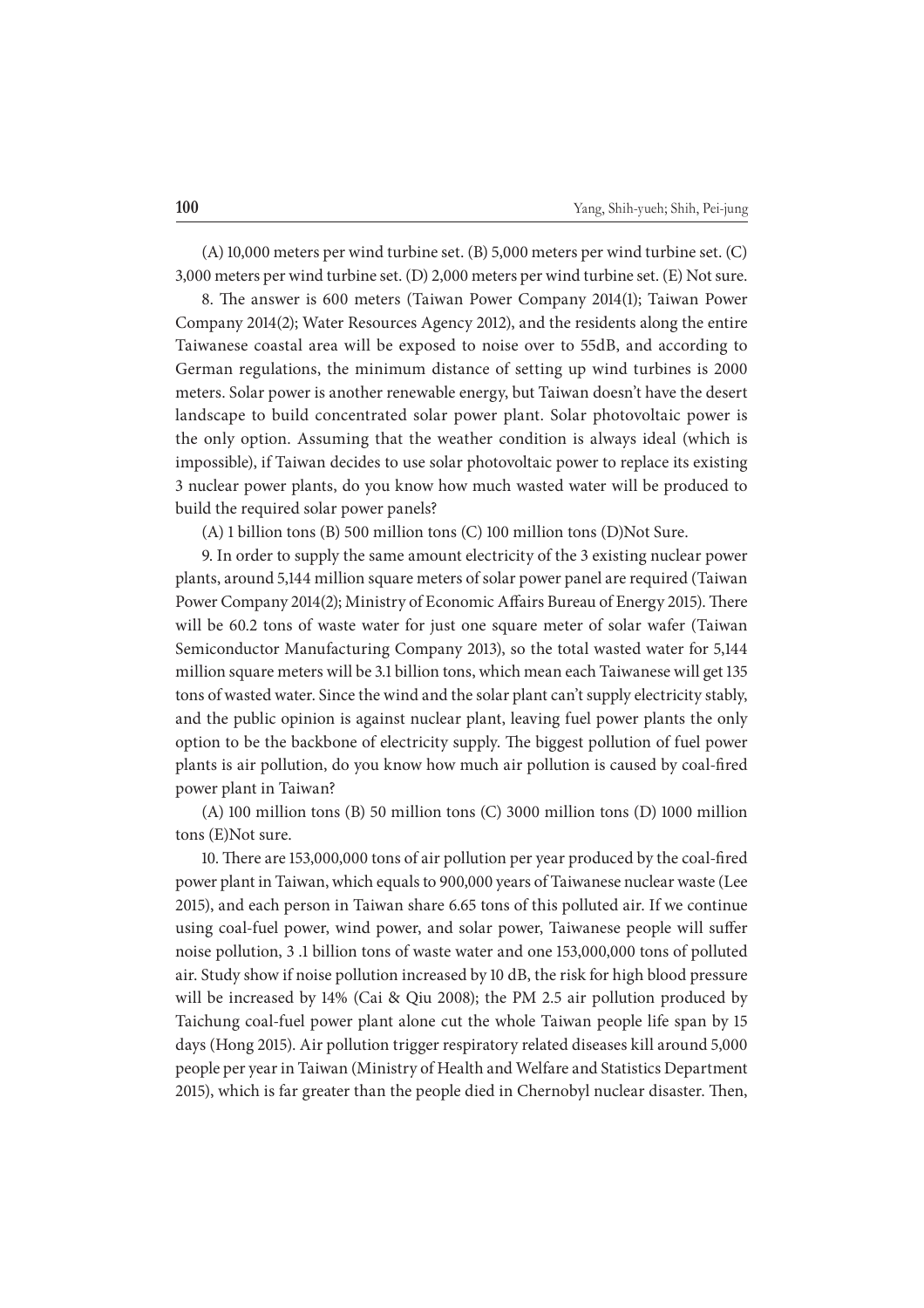assuming that Taiwan's fourth nuclear plant passes all the security inspection of international nuclear safety authority and can also avoid the rise of electricity price, what is your position on that power plant?

(A) Abandon the construction and rebuild it into a non-nuclear power plant (B) Complete the construction and then supply power.

Respondents who chose B will end the questionnaire; who chose A will continue the questionnaire.

#### **2.5. Questionnaire Section 5**

The final section of the questionnaire is about the personal information of the respondents. If the hypothesis of this article is valid, those die-hard anti-nuclear activists will also be pro-independent ideologists. As mentioned, Taiwan's antinuclear movement and the pan-green political groups are closely related, and their core value is Taiwan's independence (Zheng 2011, Formosa newsletter 2015). Those who still hold an anti-nuclear attitude after filling out all four sections of questions will refuse to consider themselves as Chinese, even if the concept 'China' is cultural and historic or simply Republic of China. Their ideological preference will be evident in their answers of the three key question (question 6,7 and 8) about national identity in section 5 (the remaining questions in section 5 are to cover the three key questions to avoid alarming the respondents to disrupt the result of this survey).

1. What is your age?

(A) Less than 20 (B) 21–30 (C) 31–40 (D) 41-50 (E) 51–60 (F) More than 61

2. What is your place of birth?

(A) North(Taipei, New Taipei City, Keelung City, Ilan County, Taoyuan City, Hsinchu County and Hsinchu) (B) Central (Miaoli County, Taichung City, Taichung County, Nantou County, Changhua County, Yunlin County) (C) South (Chiayi City, Chiayi County, Tainan City, Tainan County, Kaohsiung City, Kaohsiung County, Pingtung County, Miaoli County, Taichung City, Taichung County, Nantou County, Changhua County, Yunlin County) (D) East (Yilan County, Hualien County, Taitung County) (E) Offshore Islands (Kingmen, Matsu, Penghu) (F) Others

3. Where do you live currently?

(A) North(Taipei, New Taipei City, Keelung City, Ilan County, Taoyuan City, Hsinchu County and Hsinchu) (B) Central (Miaoli County, Taichung City, Taichung County, Nantou County, Changhua County, Yunlin County) (C) South (Chiayi City,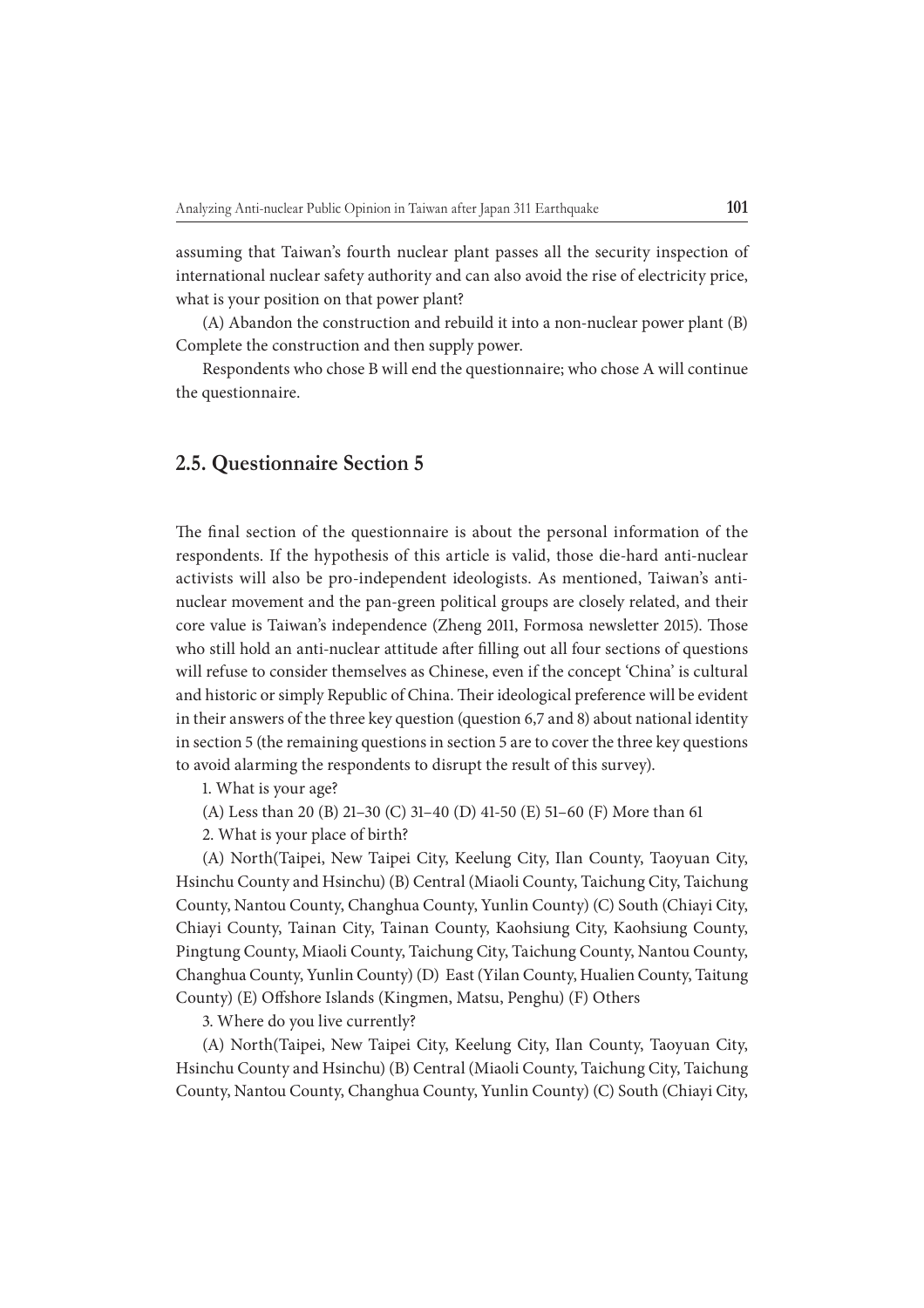Chiayi County, Tainan City, Tainan County, Kaohsiung City, Kaohsiung County, Pingtung County, Miaoli County, Taichung City, Taichung County, Nantou County, Changhua County, Yunlin County) (D) East (Yilan County, Hualien County, Taitung County) (E) Offshore Islands (Kingmen, Matsu, Penghu) (F) Others

4. What are the origins of your parent (Inter-ethnic marriage can multiple choose)?

(A) Aboriginal (b) Hakka (C) Holo (D) Mainlanders (E) Others

5. What language do you speak most often?

(A) Mandarin (B) Holo (C)Hakka (D)Aboriginal (E) Others

6. What is your national identity?

(A) Chinese (B) Chinese and Taiwanese (C)Taiwanese (D) Others

7. If 'Chinese' is considered as a cultural and history concept, what is your national identity?

(A) Chinese (B) Chinese and Taiwanese (C)Taiwanese (D) Others

8. If 'China' is Republic of China (R.O.C.), what is your national identity?

(A) Chinese (B) Chinese and Taiwanese (C)Taiwanese (D) Others

9. What is your occupation?

(A) Public Service/Teacher/Soldier/Police (B)Farmer (C)Worker (D) Business (E) Service (F) Freelancer (G) Still a student.

10. What is your current income?

(A) Above 100,000 NTD (B) 50,000–10,000 NTD (C) 30,000–50,000 NTD (D) Below 30,000 NTD (E) Unstable (F) No income at all.

11. Which political party in Taiwan do you prefer?

(A) Independence Party (B) Taiwan Solidarity Union (C)Democratic Progressive Party (D) Kuomintang (E)New Party

12. Who do you vote at 1996 presidential election?

(A) Lee Teng-hui (B) Peng Ming-min (C) Lin Yang-kang (D) Others (E)None (F) Younger than 20 years old at that moment.

13. Who do you vote at 2000 presidential election?

(A) Soong Chu-yu (B) Lien Chan (C) Li Ao (D) Hsu Hsin-liang (E) Chen Shuibian (E) None (F) Younger than 20 years old at that moment.

14. Who do you vote at 2004 presidential election?

(A) Chen Shui-bian (B) Lien Chan (C) Others (D) Younger than 20 years old at that moment.

15. Who do you vote at 2008 presidential election?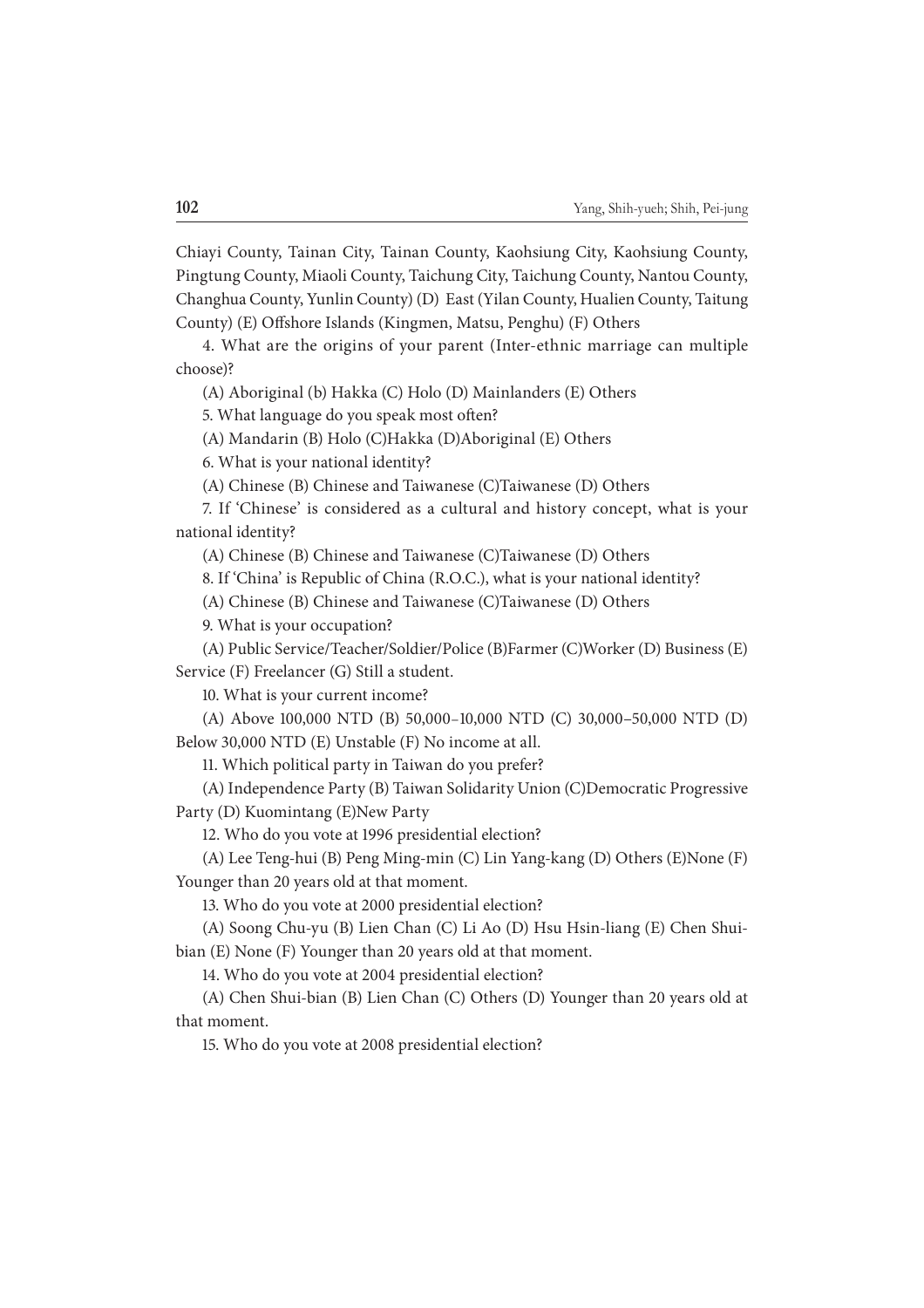(A) Hsieh Chang-ting (B)Ma Ying-jeou (C) Others (D) None (E) Younger than 20 years old at that moment.

16. Who do you vote at 2012 presidential election?

(A) Tsai Ing-wen (B) Ma Ying-jeou (C) Soong Chu-yu (D) Others (E) None (F) Younger than 20 years old at that moment.

17. Who do you wish to vote at 2016 presidential election?

(A) Tsai Ing-wen (B) Hung Shiu-chu (C) Yang Zhi-liang (D) Chu Li-lun. (E)Wang Jin-pyng (F) Younger than 20 years old at that moment.

## **3. Questionnaire Distribution and Results: Hypothesis Verified**

Given the limits of time and money, the questionnaire of this article is distributed through google form service by posting hyperlinks on difference Facebook groups such as student unions, universities, various kinds of associations. In addition, in order to tell whether ideological distortions did exist in nuclear issue, the questionnaire is intentionally distributed in anti-nuclear groups or pages to attract those die-hard anti-nuclear activists to fill up the questionnaire. The research also uses the snowballing method to ask the respondents to promote the questionnaire to his/her friend. The questionnaire was distribute in the internet from 7 pm June 4, 2015 to 3 pm June 10, 2015 (See Appendix for distribution details) and, in the end, a total of 1,267 respondents was gathered. Their answers confirmed the hypothesis of this article. After receiving more information, those who oppose nuclear power dropped from 50% to only 10%, an these die-hard anti-nuclear activists are indeed pro-independent ideologist refusing to consider themselves as Chinese, even if the concept 'China' is cultural and historic or simply Republic of China.

The result of questionnaire section 1 confirmed the finding of existing research. Without any information 612 of 1267 respondents opposes nuclear power. Provided with information about nuclear safety, 221 of this 612 changed their mind and only 391 still opposed nuclear power. Provided with information about electricity price tag, 159 of this 391 changed their mind and only 232 of this 391 still opposed nuclear power (see Table 1).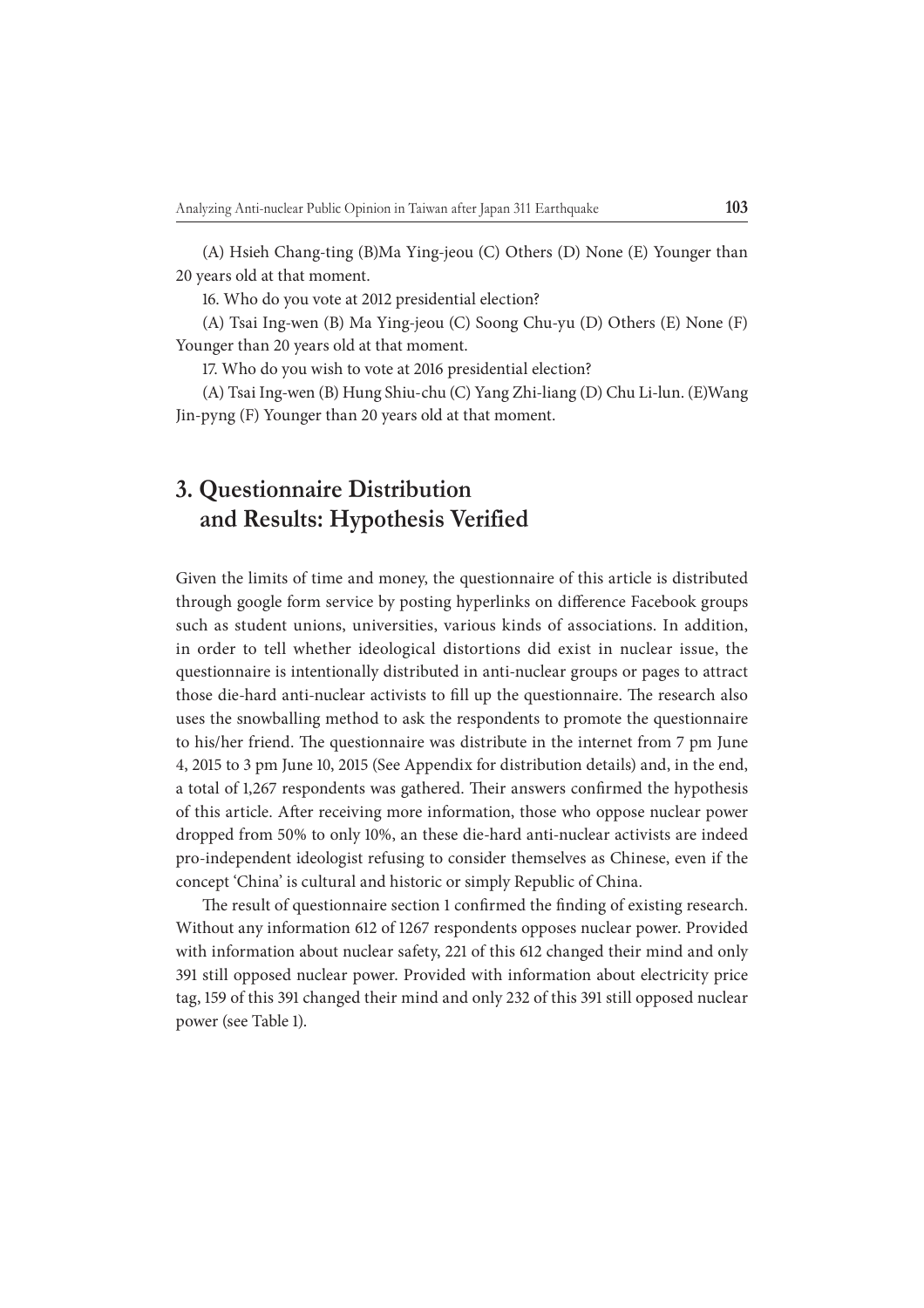| Question<br>(respondents) | Answer (respondents, %) |                  |                  |  |  |  |
|---------------------------|-------------------------|------------------|------------------|--|--|--|
| Q1(1267)                  | $(A)$ 612, 48.3%        |                  |                  |  |  |  |
| Q2(612)                   | $(A)$ 391, 63.9%        |                  | $(B)$ 221, 36.1% |  |  |  |
| Q3(391)                   | (A) 232, 59.7%          | $(B)$ 159, 40.7% |                  |  |  |  |

**Table 1. Result of Questionnaire Section 1**

 $=$  Hypothesis Verified

The result of questionnaire section 2 verified the hypothesis of this article. Most of the respondents did not have a correct picture of nature and nuclear disasters. After filling out section 2 of questions, they got more information and 74 of the remaining 232 respondents who still oppose changed their mind, leaving only 158 respondents still opposed nuclear power (see Table 2).

| Question      | Answer (respondents, %) |           |           |            |            |  |  |  |
|---------------|-------------------------|-----------|-----------|------------|------------|--|--|--|
| (respondents) | (A)                     | (B)       | (C)       | (D)        | (E)        |  |  |  |
| Q1(232)       | 23, 9.9%                | 6, 2.6%   | 32, 13.8% | 41, 17.7%  | 130, 56.0% |  |  |  |
| Q2(232)       | 34, 14.7%               | 45, 19.4% | 15, 6.5%  | 19, 8.2%   | 119, 51.3% |  |  |  |
| Q3(232)       | 154, 66.4%              | 25, 10.8% | 8, 3.4%   | 7, 3.0%    | 38, 16.4%  |  |  |  |
| Q4(232)       | 61, 26.3%               | 15, 6.5%  | 13, 5.6%  | 74, 31.9%  | 69, 29.7%  |  |  |  |
| Q5(232)       | 60, 25.9%               | 10, 4.3%  | 12, 5.2%  | 77, 33.2%  | 73, 31.5%  |  |  |  |
| Q6(232)       | 36, 15.5%               | 8, 3.4%   | 5, 2.2%   | 157, 67.7% | 16, 11.2%  |  |  |  |
| Q7(232)       | 158, 68.1%              | 74, 31.9% | $(-)$     | ( - )      | ( - )      |  |  |  |

**Table 2. Result of Questionnaire Section 2**

= Hypothesis Verified

The result of questionnaire section 3 also verified the hypothesis of this article. Most of the respondents did not realize that their daily life are actually more dangerous that radiation until they filled out section 3 of questions. 25 of the remaining 158 respondents who still oppose nuclear power changed their mind, leaving only 133 respondents still opposed nuclear power (see Table 3).

The result of questionnaire section 4 also verified the hypothesis of this article. Most of the respondents did not know the high price and pollution of renewable energy and the necessity of using fuel power as backbone of power grid. After filling out section 4 of questions. 4 of the remaining 133 respondents who still oppose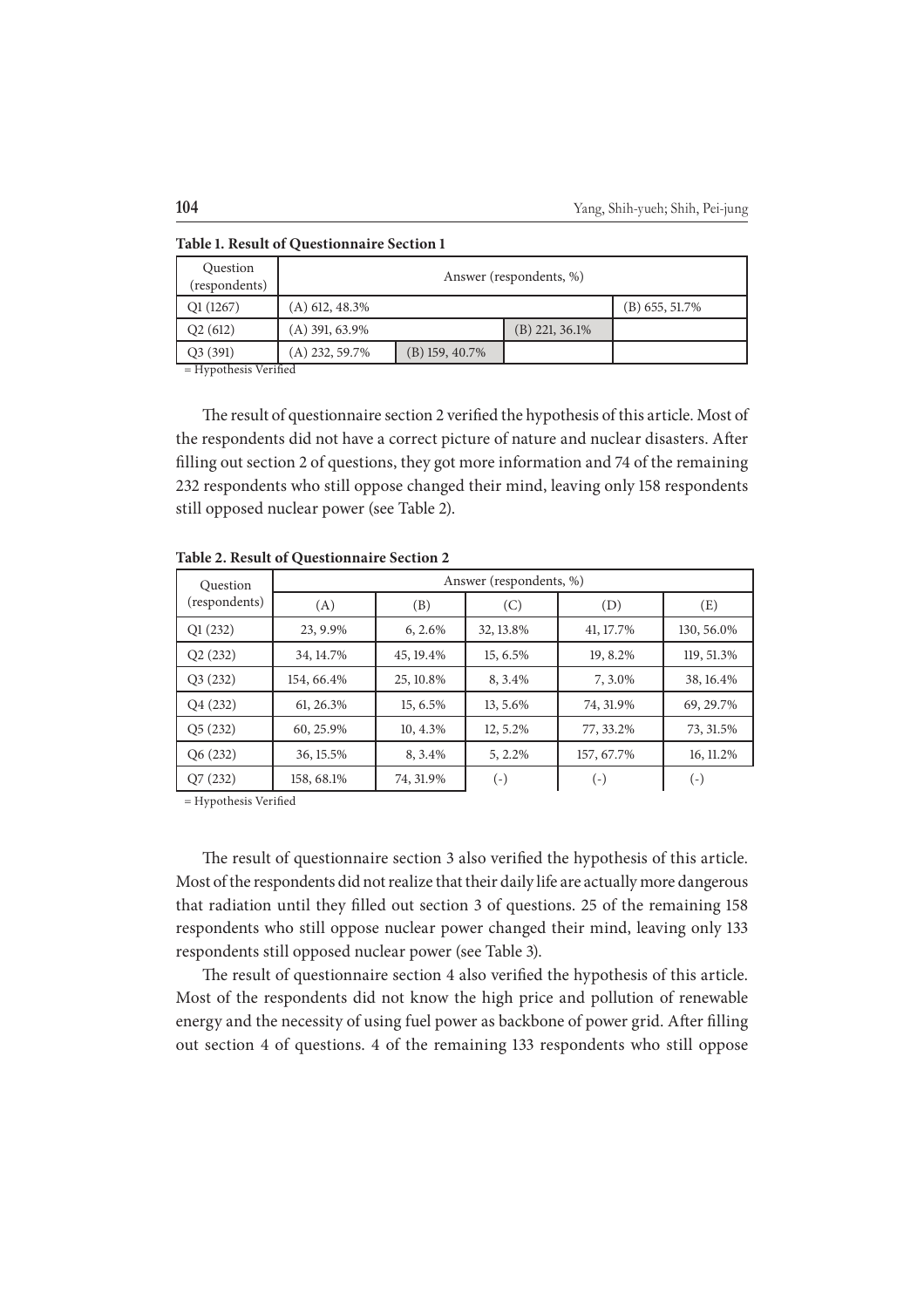changed their mind, leaving only 129 respondents still opposed nuclear power (see Table 4).

| Ouestion    | Answer (respondents, %) |           |              |                   |                        |                    |  |  |
|-------------|-------------------------|-----------|--------------|-------------------|------------------------|--------------------|--|--|
| respondents | (A)                     | (B)       | (C)          | (D)               | (E)                    | (F)                |  |  |
| Q1(158)     | 29, 18.4%               | 4, 2.5%   | 19, 12%      | 72, 45.6%         | 34, 21.5%              | $(\text{-})$       |  |  |
| Q2(158)     | 48, 30.4%               | 17, 10.8% | 10, 6.3%     | 37, 23.3%         | 46, 29.1%              | $(\textnormal{-})$ |  |  |
| Q3(158)     | 15, 9.5%                | 15, 9.5%  | 26, 16.5%    | 30, 19%           | 35, 22.2%              | 37, 23.4%          |  |  |
| Q4(158)     | 30, 19%                 | 54, 34.2% | 49, 31%      | 11,7%             | 14, 8.9%               | $(-)$              |  |  |
| Q5(158)     | 9,5.7%                  | 18, 11.4% | 20, 12.7%    | 24, 15.2%         | 40, 25.3%              | 47, 29.7%          |  |  |
| Q6 (158)    | 13, 8.2%                | 16, 10.1% | 21, 13.3%    | 27, 17.1%         | 33, 20.9%              | 48, 30.4%          |  |  |
| Q7(158)     | 16, 10.1%               | 29, 18.4% | 22, 13.9%    | 20, 12.7%         | 28, 17.7%              | 43, 27.2%          |  |  |
| Q8(158)     | 22, 13.9%               | 8, 5.1%   | 21, 13.3%    | 78, 49.4%         | 29, 18.4%              | $(\text{-})$       |  |  |
| Q9 (158)    | 32, 20.3%               | 25, 15.8% | 32, 20.3%    | 18, 11.4%         | 51, 32.3%              | $\left( -\right)$  |  |  |
| Q10(158)    | 10, 6.3%                | 6, 3.8%   | 5, 3.2%      | 3, 1.9%           | 11,7%                  | 123, 77.8%         |  |  |
| Q11 (158)   | 10, 6.3%                | 2, 1.3%   | 8, 5.1%      | 5, 3.2%           | 62, 39.2%              | 71, 44.9%          |  |  |
| Q12 (158)   | 5, 3.2%                 | 1, 0.6%   | 1, 0.6%      | 8,5.1%            | 6, 3.8%                | 137, 86.7%         |  |  |
| Q13(158)    | 67, 42.4%               | 16, 10.1% | 20, 12.7%    | 10, 6.3%          | 45, 28.5%              | $(-)$              |  |  |
| Q14 (158)   | 133, 84.2%              | 25, 15.8% | $(\text{-})$ | $\left( -\right)$ | $\left( \cdot \right)$ | $(\text{-})$       |  |  |

**Table 3. Result of Questionnaire Section 3**

 $\overline{\ldots}$  = Hypothesis Verified

#### **Table 4. Result of Questionnaire Section 4**

| Question      | Answer (respondents, %) |           |                    |            |                        |  |  |
|---------------|-------------------------|-----------|--------------------|------------|------------------------|--|--|
| (respondents) | (A)                     | (B)       | (C)                | (D)        | (E)                    |  |  |
| Q1(133)       | 13, 9.8%                | 12, 9.0%  | 55, 41.4%          | 4, 3%      | 49, 36.8%              |  |  |
| Q2(133)       | 11, 8.3%                | 7,5.3%    | 53, 39.8%          | 9, 6.8%    | 53, 39.8%              |  |  |
| Q3(133)       | 15, 11.3%               | 48, 36.1% | 9, 6.8%            | 7,5.3%     | 54, 40.6%              |  |  |
| Q4(133)       | 52, 39.1%               | 13, 9.8%  | 8,6.0%             | $6, 4.5\%$ | 54, 40.6%              |  |  |
| Q5(133)       | 18, 13.5%               | 18, 13.5% | 37, 27.8%          | 8,6%       | 52, 39.1%              |  |  |
| Q6(133)       | 62, 46.6%               | 12, 9.0%  | 5, 3.8%            | 9, 6.8%    | 45, 33.8%              |  |  |
| Q7(133)       | 14, 10.5%               | 7,5.3%    | 4, 3.0%            | 41, 30.8%  | 67, 50.4%              |  |  |
| Q8(133)       | 37, 27.8%               | 10, 7.5%  | 14, 10.5%          | 72, 54.1%  | ( - )                  |  |  |
| Q9(133)       | 45, 33.8%               | 18, 13.5% | 3, 2.3%            | 10, 7.5%   | 57, 42.5%              |  |  |
| Q10(133)      | 129, 97.0%              | 4, 3.0%   | $(\textnormal{-})$ | $(-)$      | $\left( \cdot \right)$ |  |  |

 $=$  Hypothesis Verified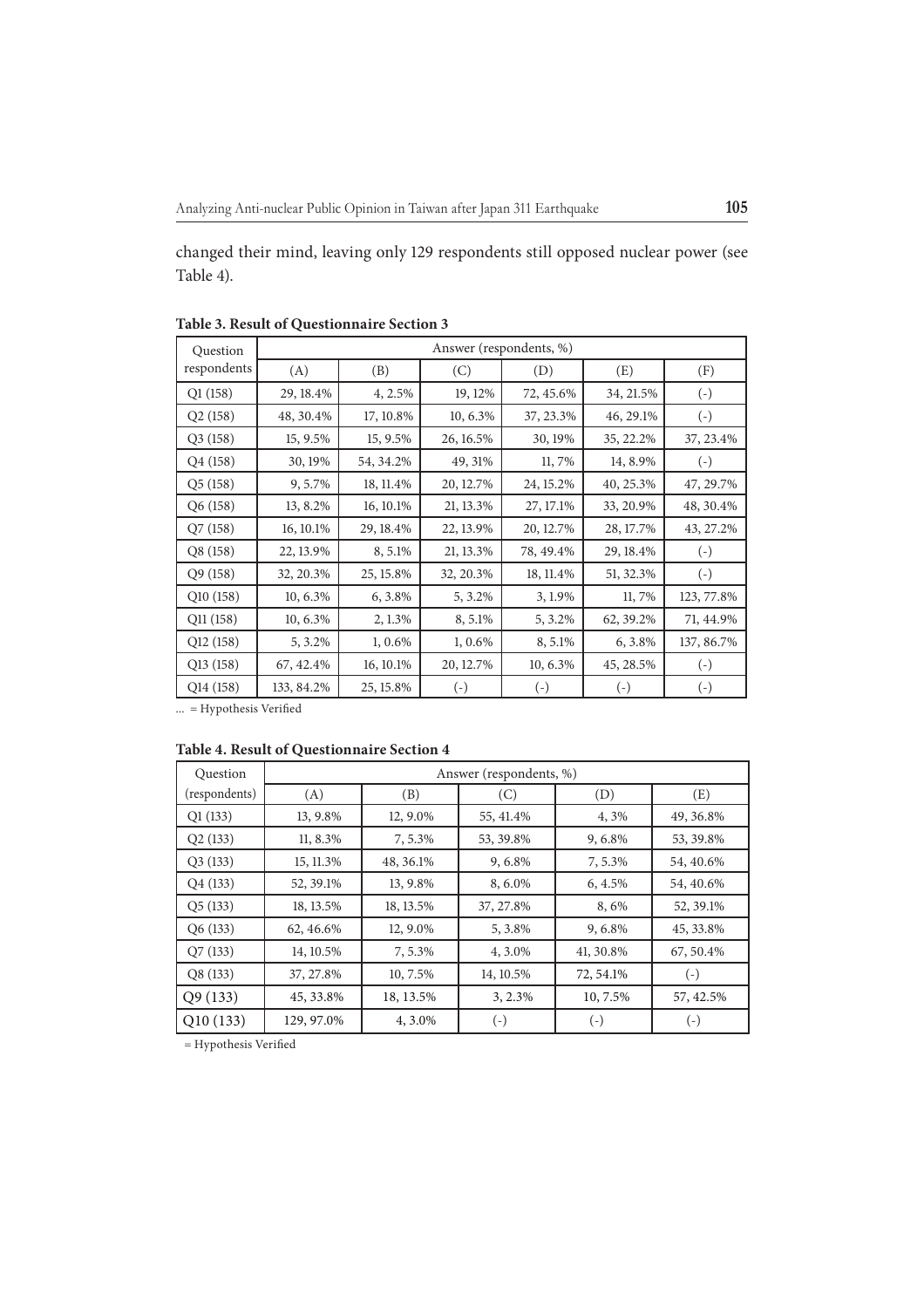The result of questionnaire section 5 also verified the hypothesis of this article. The remaining 129 respondents are the die-hard anti nuclear activists and are indeed pro-independence ideologists. Over 60% of them refused to consider themselves as Chinese; still over 60% of them refused to consider themselves as Chinese even if 'China' is defined as cultural and historical. Over 70% of them refused to consider themselves as Chinese even if 'China' is defined as Republic of China (R.O.C.) (see Table 5).

| Ouestion      | Answer (respondents, %) |           |           |           |                   |                   |                   |  |
|---------------|-------------------------|-----------|-----------|-----------|-------------------|-------------------|-------------------|--|
| (respondents) | (A)                     | (B)       | (C)       | (D)       | (E)               | (F)               | (G)               |  |
| Q1(129)       | 16, 12.4%               | 35, 27.1% | 35, 27.1% | 21, 16.3% | 19, 14.7%         | 3, 2.3%           | $\left( -\right)$ |  |
| Q2(129)       | 35, 27.1%               | 67, 51.9% | 16, 12.4% | 4, 3.1%   | 4, 3.1%           | 3, 2.3%           | $\left( -\right)$ |  |
| Q3 (129)      | 41, 31.8%               | 63, 48.8% | 18, 14.0% | 0,0%      | 3, 2.3%           | 4, 3.1%           | $\left( -\right)$ |  |
| Q4 (129)      | 6, 4.7%                 | 21, 16.3% | 94, 72.9% | 14, 10.9% | 16, 12.4%         | $\left( -\right)$ | $\left( -\right)$ |  |
| Q5 (129)      | 87, 67.4%               | 35, 27.1% | 2, 1.6%   | 1, 0.8%   | 4, 3.1%           | $(\text{-})$      | $(\text{-})$      |  |
| Q6 (129)      | 3, 2.3%                 | 36, 27.9% | 86, 66.7% | 4, 3.1%   | $\left( -\right)$ | $\left( -\right)$ | $\left( -\right)$ |  |
| Q7 (129)      | 17, 13.2%               | 47, 36.4% | 62, 48.1% | 3, 2.3%   | $\left( -\right)$ | $\left( -\right)$ | $\left( -\right)$ |  |
| Q8 (129)      | 17, 13.2%               | 35, 27.1% | 72, 55.8% | 5, 3.9%   | $\left( -\right)$ | $\left( -\right)$ | $(\text{-})$      |  |
| Q9 (129)      | 35, 27.1%               | 0,0%      | 18, 14%   | 13, 10.1% | 22, 17.1%         | 19, 14.7%         | 22, 17.1          |  |
| Q10 (129)     | 17, 13.2%               | 19, 14.7% | 31, 24%   | 19, 14.7% | 22, 17.1%         | 17, 13.2%         | $(\text{-})$      |  |
| Q11 (129)     | 1, 0.8%                 | 2, 1.6%   | 16, 12.4% | 9,7.0%    | 0,0%              | 101, 78.3%        | $(\text{-})$      |  |
| Q12 (129)     | 29, 22.5%               | 2, 1.6%   | 3, 2.3%   | 4, 3.1%   | 30, 23.3%         | 61, 47.3%         | $\left( -\right)$ |  |
| Q13 (129)     | 16, 12.4%               | 8, 6.2%   | 2, 1.6%   | 0,0%      | 27, 10.9%         | 30, 23.3%         | 46, 35.7%         |  |
| Q14 (129)     | 36, 27.9%               | 19, 14.7% | 2, 1.6%   | 35, 27.1% | 37, 28.7%         | $\left( -\right)$ | $\left( -\right)$ |  |
| Q15 (129)     | 20, 15.5%               | 44, 34.1% | 2, 1.6%   | 35, 27.1% | 28, 21.7%         | $\left( -\right)$ | $\left( -\right)$ |  |
| Q16 (129)     | 33, 25.6%               | 30, 23.3% | 6, 4.7%   | 3, 2.3%   | 35, 27.1%         | 22, 17.1%         | $(\text{-})$      |  |
| Q17 (129)     | 36, 27.9%               | 5, 3.9%   | 1, 0.8%   | 4, 3.1%   | 8, 6.2%           | 75, 58.1%         | $\left( -\right)$ |  |

**Table 5. Result of Questionnaire Section 5**

 $=$  Hypothesis Verified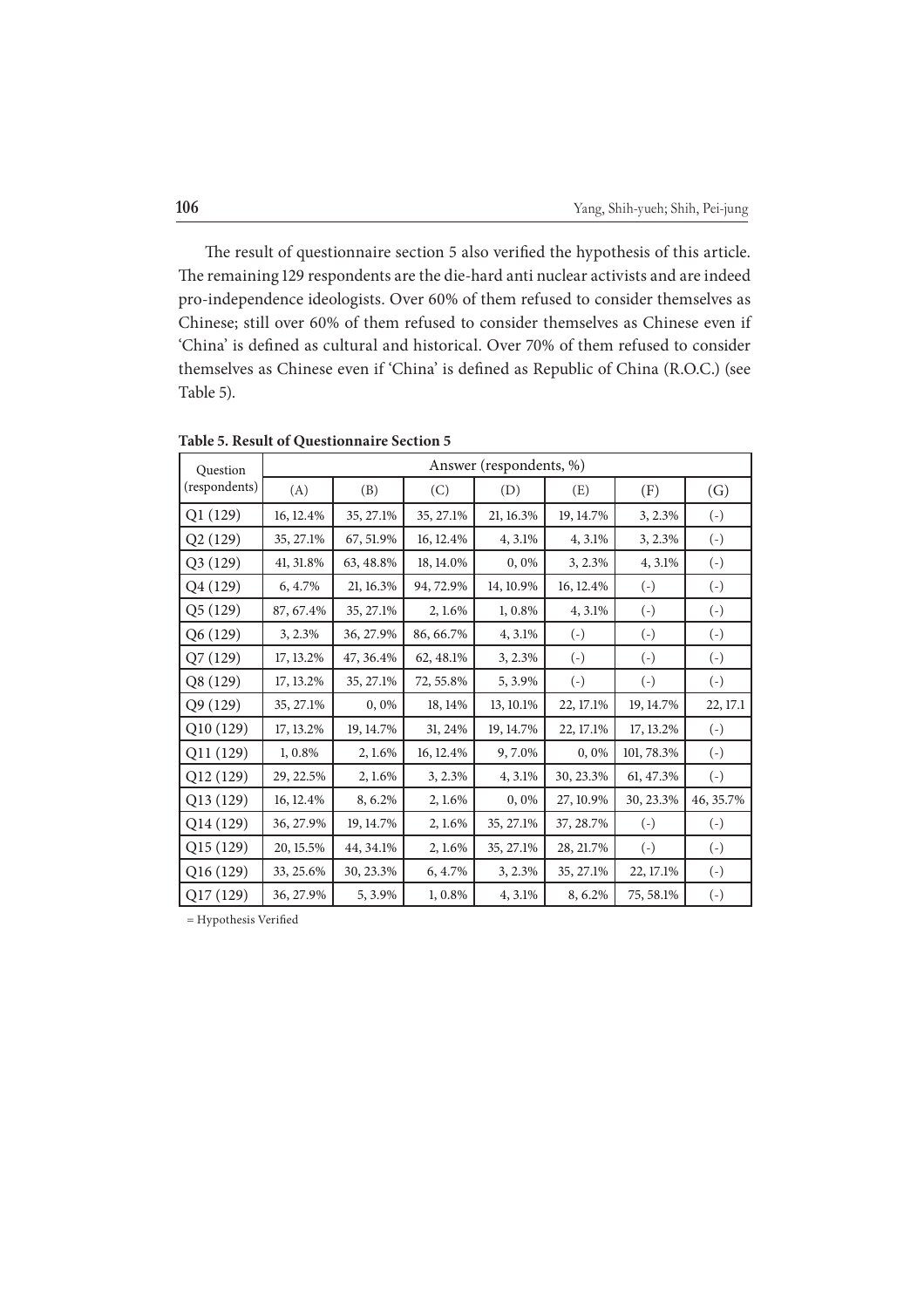## **Conclusion**

After the 311 Japan earthquake/tsunami and the following Fukushima nuclear disaster, the rise of Taiwan's anti-nuclear public opinion forced the government to seal Taiwan's fourth nuclear plant. However, in fact, the immediate damage caused by the nuclear disaster is far less than the earthquake and tsunami, and the health risks of radiation leakage are much lower than that of unhealthy diet and lifestyle. In addition, renewable energy and fuel power compound are actually more polluting and expensive than nuclear power. Moreover, the peak of anti-nuclear public opinions in Taiwan was not reach right after Fukushima nuclear disaster but three years later. This article argues that this rise of Taiwan's anti-nuclear opinions is created by the lack of information and manipulation of political ideologies. If more information is provided and political ideologies can be excluded, the Taiwanese anti-nuclear public opinions will be changed. After the questionnaire survey completed by this article, this argument is confirmed.

If no related information provided, 48.3% of the respondents opposed nuclear power; if information related to nuclear safety is provided, 36.1% of respondents who originally opposed nuclear power plant change their mind; then, if information about potential rise of electricity price, 40.7% of respondents who still opposed nuclear power changed their mind. When the questionnaire further provided more information regarding the relative dangers of natural disasters and nuclear disasters, another 31.9% respondents who still oppose nuclear power change their mind. When the questionnaire further provided more information regarding the risks of unhealthy diet and lifestyle are much greater than that of radiation, leaving another 15.8% respondents who still oppose nuclear power switched side. Finally, when the questionnaire provided more information regarding the high costs and pollution of renewable power and fuel power compound, another 3% of respondents still oppose nuclear power switched side. The end result of the survey shows, after receiving more relevant information regarding nuclear power, only about 10.1% of the respondents still hold their firm position against nuclear power, and these resolute anti-nuclear respondents don't consider themselves as Chinese, even if China is defined in cultural and historical context or as Republic of China. This proved that they are indeed proindependent ideologists.

This article further supported the finding of existing researches. Anti-nuclear public opinions are indeed produced by insufficient information and political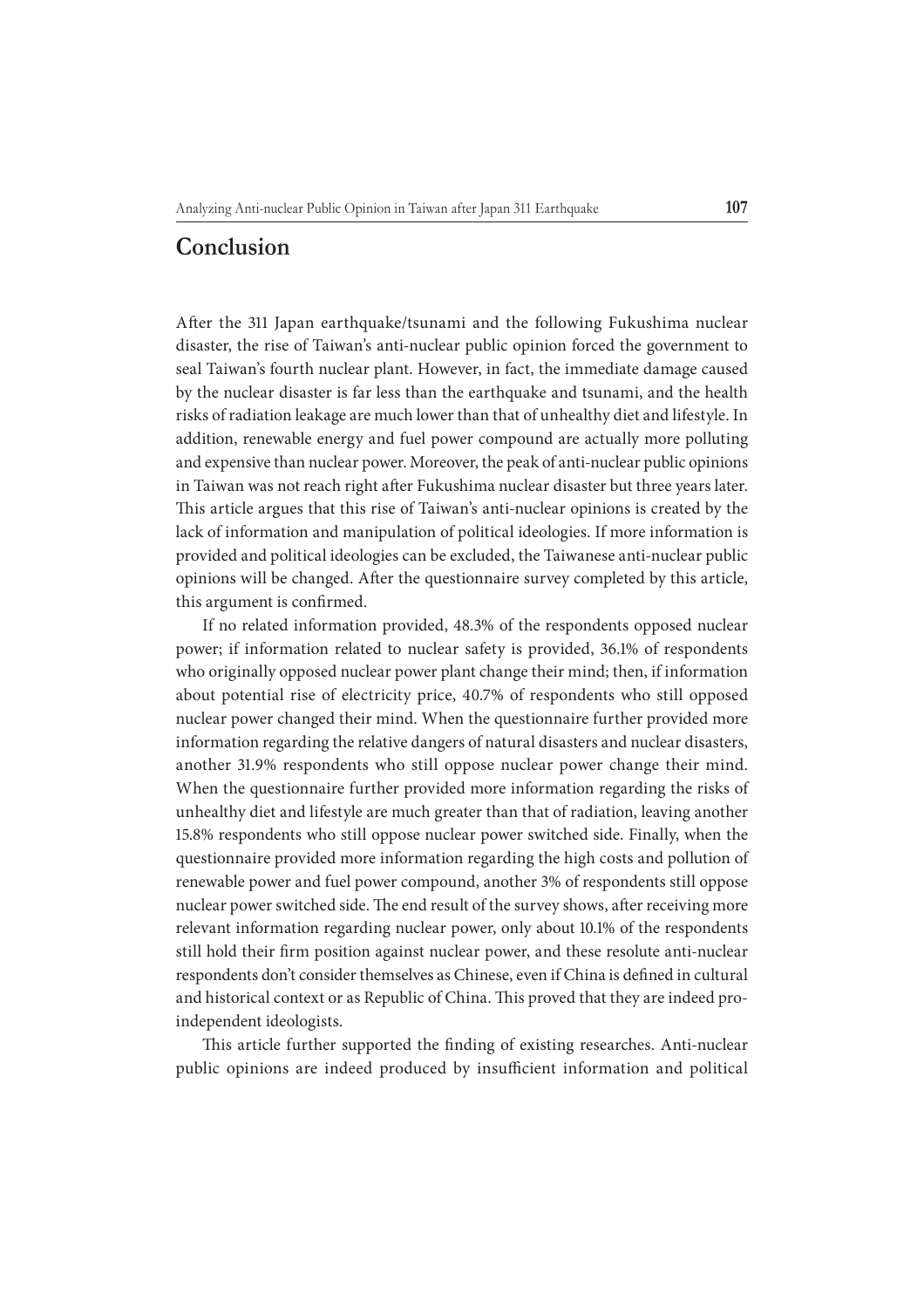ideologies. This reconfirmation has important policy implications. In fact, nuclear power is a more beneficial option environmentally and economically, but this optimal power failed to obtain the support from the publics. The questionnaire of this article provided information through four sections of questions and successfully changed most respondents' anti-nuclear opinions. This showed that the promotion of nuclear power was far from sufficient, and incorrect information has not been clarified. The accumulation of rumours and false information finally sealed the fourth nuclear plan, and Taiwan paid a great price for this. Thus, it is very important to provide sound education and promotion before the referendum of fourth nuclear power plant. Surely, citizens should participate directly in major policy decisions like the future of the fourth nuclear plant. However, this decision has to be made under the sufficient information rather than blind populist impulses.

This research is certainly worth extending. Although this article further validated the previous researches, the distribution of the questionnaire was snowballing sampling via electronic platform. Though fast, easy, and cheap, this electronic questionnaire only gathered around 1,300 respondents to complete the survey, and was limited in respondents' region, occupation, age, and gender. In the future, a larger scale of survey is required to increase the reliability and validity of the research. In addition, through the spread of this questionnaire, respondents will obtain more truth about nuclear power and can make the right decision. Nuclear energy is actually the least harmful and most economical energy. If general public can be aware of this fact, it will resolve nuclear power plant controversy which is tangled for years in Taiwan. We shall get rid of political ideology manipulation and return to more rational and professional discussions, so that Taiwan can retain its competitiveness and sustain its development.

## **References**

- Appledaily (2013), 'Yuanli residents against wind-powered plant, occupying department of energy during winter night', Appledaily, http://www.appledaily.com.tw/realtimenews / article/local/20130118/161996, Retrieval Date: 2015/04/07
- Appledaily (2015(1)), 'Stay up late for long period of times, increase risk of cancellous bone', Appledaily, http://www.appledaily.com.tw/appledaily/article/headline/20150 504/3653 0259, Retrieval Date: 2015/05/17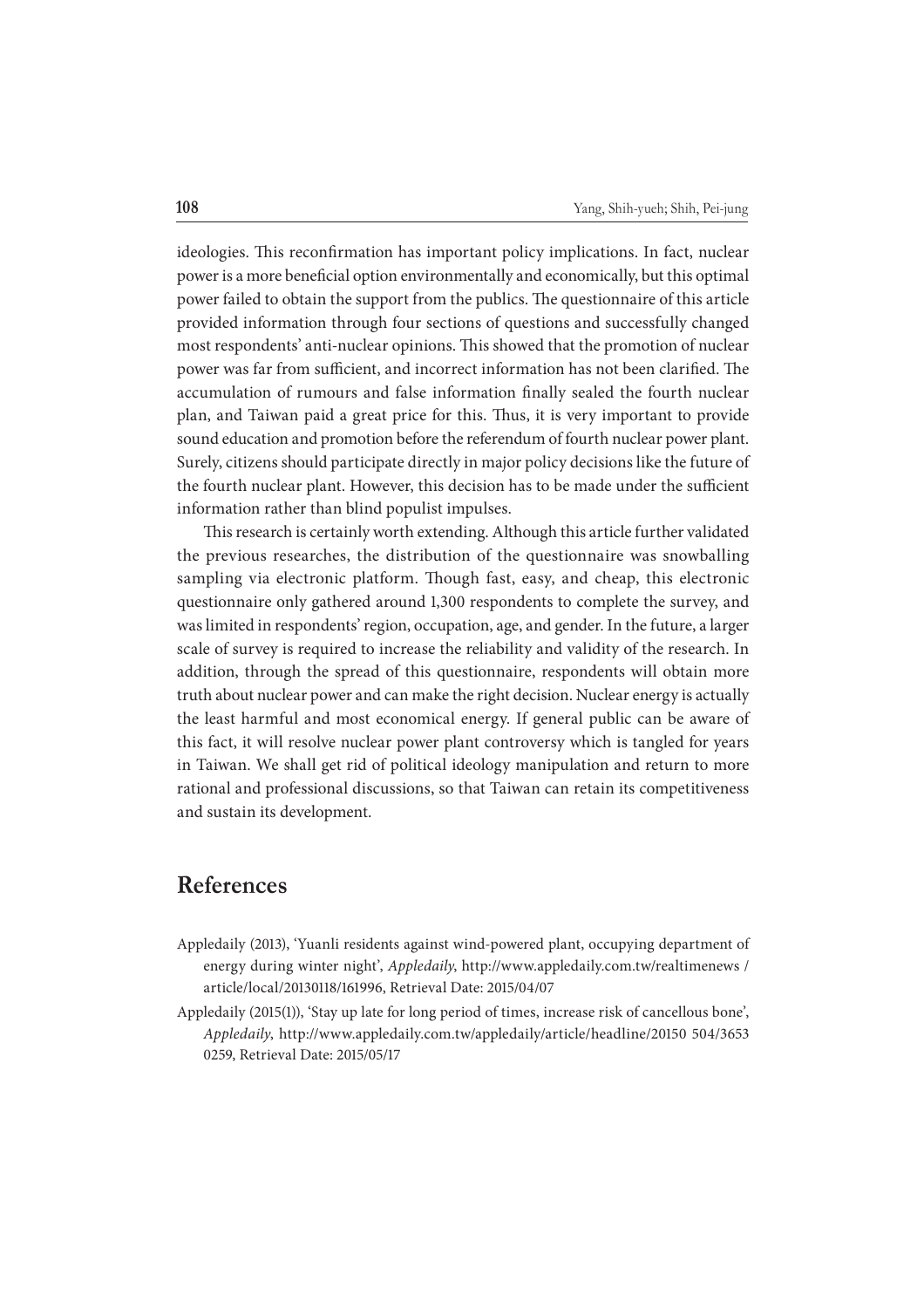- Appledaily (2015(2)), 'The case number of kidney related disease is on the rise, and cases below 50 years old is increase 30%', Appledaily, http://www.appledaily.com.tw/ appledaily/ article/headline/20150307/36423303/, Retrieval Date: 2015 /05/07
- Bureau Of Energy (2015), 'Q&A on Solar Power', Bureau of Energy, http://web3. moeaboe. gov.tw/ecw/populace/content/Content.aspx?menu\_id=1504, Retrieval Date: 2015/05/14.
- Cai, Wen-ying, Qiu, Jun-ji (2008), 'Snoring might cause your love one high blood pressure, 90db of snoring might shorten life span', Appledaily, http://www. appledaily.com.tw/ appledaily/article/headline/20080214/30260597, Retrieval Date: 2015/05/14
- Cai, Xuan-ting (2010), 'Analysis on the Provisions of Low——Level Radiation Waste Repository Act', Taipei University Law Review 80
- Can, Shen-yuan (2014), 'Betel-nut, smoking and alcoholism increase risk of Oral Cancer by 123 times', Appledaily,http://www.appledaily.com.tw/realtimenews/article/life/201411 25/512610, Retrieval Date: 2015/04/07
- Central News Agency (2014), '311 Earthquake cause 2 million death and missing', Central News Agency, http://www.cna.com.tw/news/aopl/201403100492-1.aspx, Retrieval Date: 2014/04/07
- Chen, Wang-kun, Lin, Wen-yinn, Lin, Chung-chua, (2011), 'Multi-criteria decision analysis for the portion of compensation distribution in NIMBY facility, Journal of property management 2(2)
- Cho,Ya-jun, Huang, Zi-lun (2014), 'Not enough exercise and high sugar diet can increase liver fat to 18 times; and lead to old age suffering', Appledaily, http://www. appledaily.com.tw/ appledaily/article/supplement/20140220/35651432, Retrieval Date: 2015/05/07
- Chong, Qiu-Yuan, Tang, Jing-ping (2014), 'The Dilemma of Election and NIMBY- the study of choosing low-radioactive nuclear waste storage and revelation of Korean', Taiwan Democracy Quarterly 11(4)
- Directorate General of Budget, Accounting and Statistics (2013), 2012 Statistical Yearbook, Taipei: Directorate General of Budget, Accounting and Statistics.
- European Environment Agency (2014), 'The effect of traffic noise not only cause discomfort but also shorten life span, and it effect ¼ European', Centre of Environment Information, http://e-info.org.tw/node/104182, Retrieval Date: 2014/04/07
- Harada, Yasuhiro (2012), 'The response measurement of Expert Committee on the Tohoku-Pacific Ocean Earthquake and tsunami (Part 1)', Ministry of Interior Disaster Briefing, http://www.bousai.go.jp/kaigirep/chousakai/tohokukyokun/1/pdf/3-1.pdf, Retrieval Date: 2014/04/20
- He, Ming-xiu (2002), 'The failure of Democratic Progressive Party on policy of abolish nuclear plant- a analysis of social mobilization, Reform Opportunity and Political Policy', The Taiwan Political Science Review, 6(2002–12)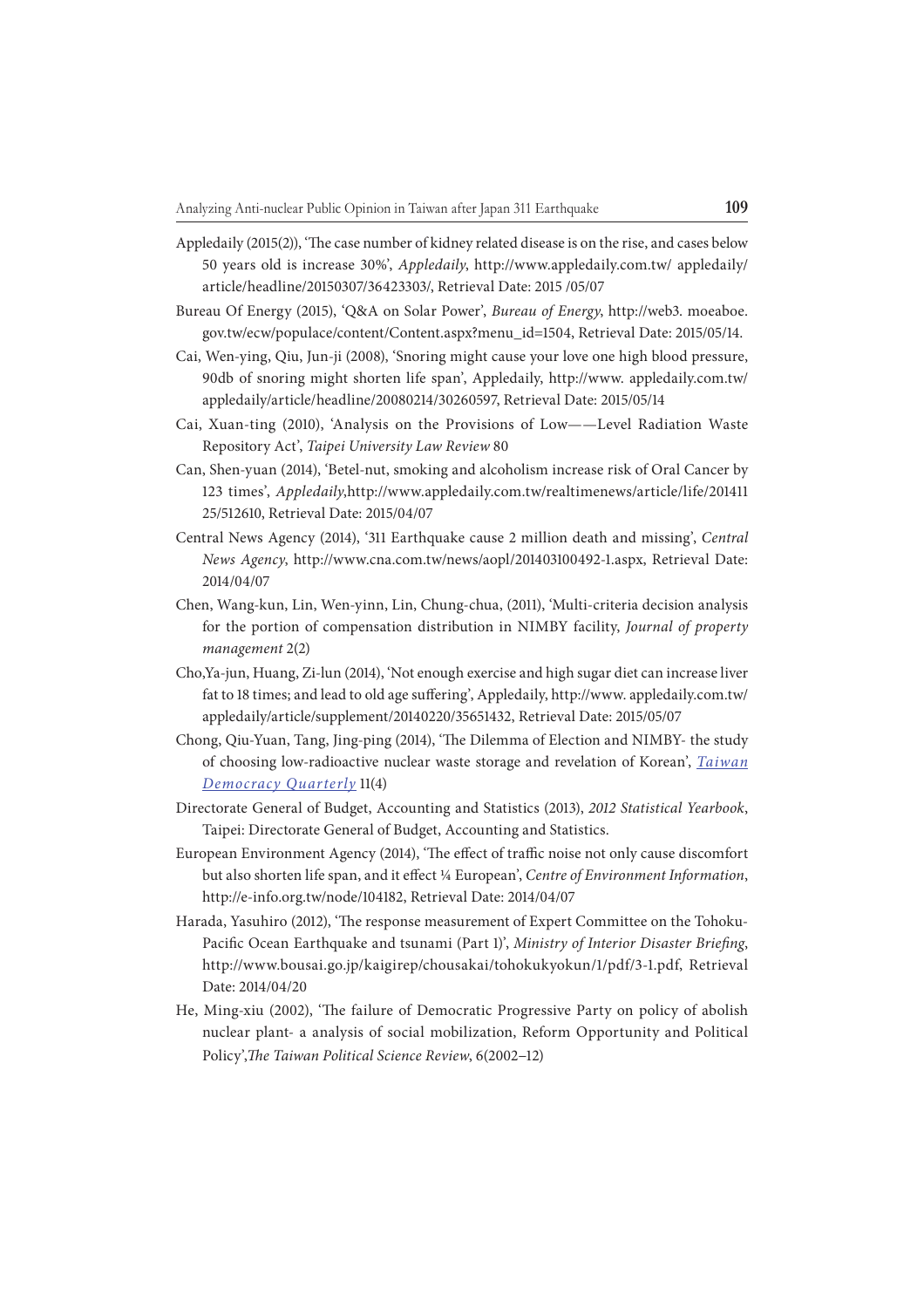- He, Ming-xiu (2003), 'Independent and Dependency: A comparison of political exchange in Anti-Meinong Water Reservoir and anti-fourth nuclear plant, Taiwanese Journal of Sociology 30(6)
- Huang, Zi-lun, Zhou, Pei-yi (2015), 'Grilled food increase the risk of Esophageal cancer by 3.4 times', Appledaily, http://www.appledaily.com.tw/appledaily/article/supplement/20 150112/36321744, Retrieval Date: 2015.05.07
- IEA, NEA (2010), 'Projected Costs of Generating Electricity,' International Energy Agency, http://www.iea.org/publications/freepublications/publication/projected\_costs.pdf, Retrieval Date: 2014.05.14.
- Irwin, Alan, Allan, Stuart, & Welsh, Ian (2000), 'Nuclear Risks: Three Problematics,' in: Barbara Adam, Ulrich Beck, and Joost Van Loon eds., The Risk Society and Beyond: Critical Issues for Social Theory, London: Sage Publication
- Jien, He-lin (2013), 'Policy Change or Policy Intractability in Post-Crisis Landscape? The Fukushima Explosion and Comparative Nuclear Energy Policy', Public Administration & Policy 56(6)
- Jin, Ling-ling (2012), 'Support or Anti-nuclear policy? Democracy participant discussions of nuclear waste storage sites and development of tribes', Taiwan Journal of Indigenous Studies 5(2)
- Kup, Zi-yong, He, Qi-ying (2012), 'A comparison studies of three nuclear disaster-Three Miles Island, Chernobyl and Fukushima', Prospective Technology and Management 2(1)
- Lai, Yu-song (2013), 'The Safety Regulation of Nuclear Energy in Japan: Its History, Development, and Changing Perspective', Soochow Law Review 25(2)
- Lee, Wing-chin (1998), 'Study of Conflict Management NIMBY facilities', Journal of Building And Planning 9 (December)
- Li, Min (2015), 'External Cost of various kind of energy generation', Economic and Energy Commission, http://www.gauss.com.tw/dyu/method.htm, Retrieval Date: 2015.05.14
- Li, Ti-an, Yan, Gui-lan (2014), 'The Controversy of Fourth Nuclear Plant', Echnology and Industry Across the Straits 6
- Liang, Shih-wu (2014), 'Support of nuclear power; nuclear safety:risk perception; risk society; Fukushima nuclear disaster', Public Administration & Policy 58
- Liang, Shih-wu, Lee, Kwan-yang, (2014), 'Risk perceptions and attitudes of Taiwan citizens regarding nuclear power generation based on NIMBY and cognitive dissonance theory', Taiwan Journal of Public Health 33(4)
- Liberty Times (2015), 'Study Show every serving of 10 gram of alcohol will increase the risk of liver cancer by 4%', Liberty Times, http://news.ltn.com.tw/news/life/breakingnews/ 1267612, Retrieval Date: 2015.05.07
- Long, Hong-min (2015), 'Taichung Coal-fired based power plant decrease life expectancy by 15 days, Changhua is most polluted by PM 2.5, Expert Suggest move the power plant', Appledaily, http://www.appledaily.com.tw/appledaily/article/headline/20150408/36482 336, Retrieval Date: 2015.05.14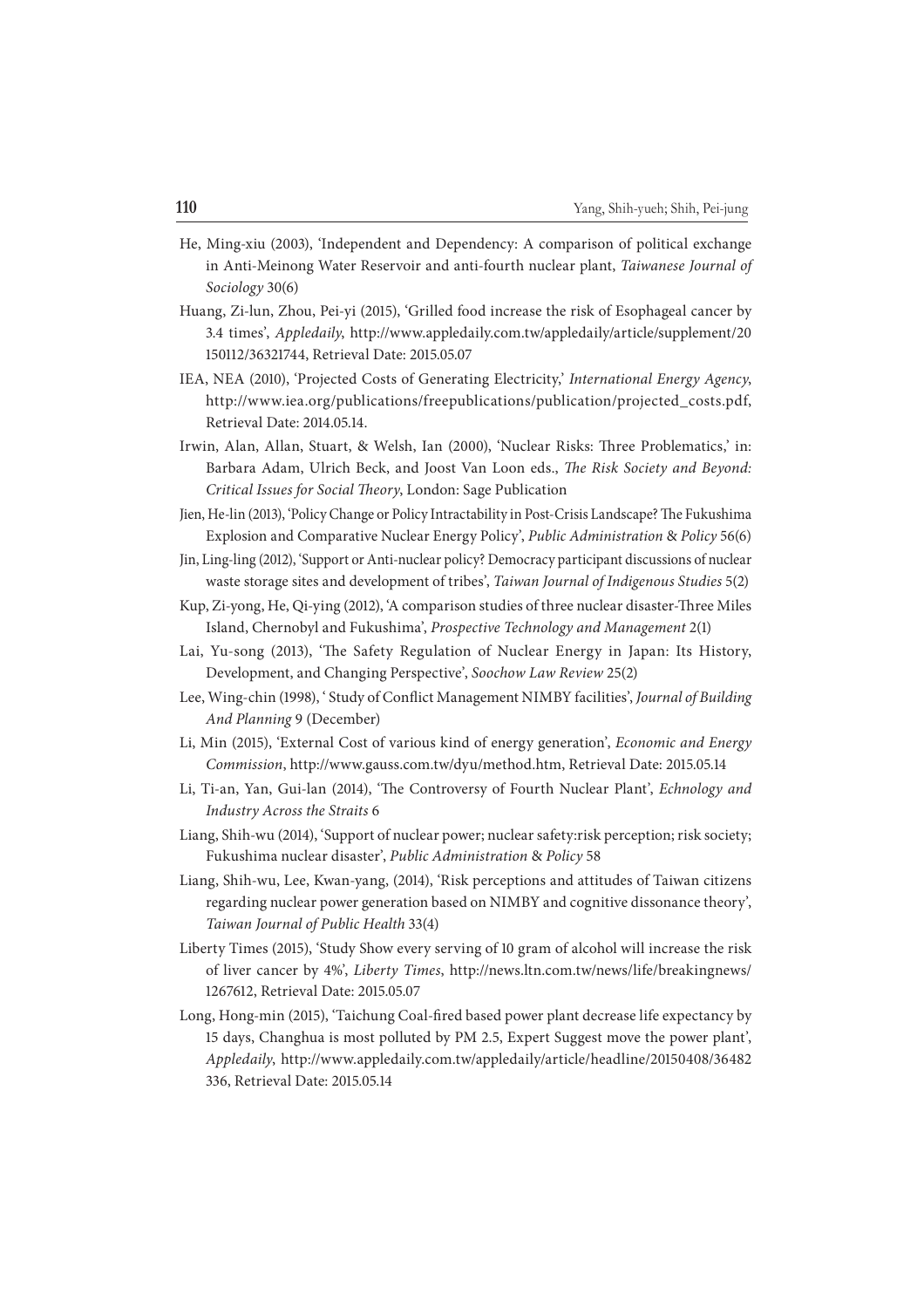- Ministry of Health and Welfare, centre of suicide prevention (2012), 'Suicide Trend from 1994 to 2012', Ministry of Health and Welfare, centre of suicide prevention, http://tspc.tw/tspc/ portal/know/index.jsp?type=2, Retrieval Date: 2014.04.09
- Ministry of Health and Welfare, Statistics Department (2015), 'Statistics of death rows in 2013', Ministry of Health and Welfare, Statistics Department, http://www.mohw.gov. tw/ cht/DOS/Statistic.aspx?f\_list\_no=312&fod\_list\_no=5150, Retrieval Date: 2015.05.17
- Ministry of Interior, Fire Department (2008), 'Hanshin-Awaji Earthquake confirm cause massive damage,2006-5-19', Hyogo Prefectural Local Government, http://web. pref.hyogo. jp/pa20/pa20\_000000015.html, Retrieval Date: 2015.04.20
- Ministry of Internal Affairs (Japan) (2011), 'Earthquake in North-east of Pacific Ocean (East Japan earthquake)', Japan Ministry of Internal Affairs-Fire and Rescue Department, http:// www.fdma.go.jp/bn/higaihou/pdf/jishin/150.pdf, Retrieval Date: 2014/04/07.
- My-Formosa E-Paper (2015), 'Taiwan's Independency alliance and Flanc Radical Party Officially support Tsai Ing-wen presidency', My-Formosa E-Paper, http://www.myformosa.com/article.aspx?cid=5&id=79621, Retrieval Date: 2015.04.27
- National Fire Agency Accounting department (2011), 2010 Fire and Rescue department Statistical Yearbook, Taipei: The Ministry of Interior, National Fire Agency
- NISSE, ' (2005), '1 e Earthquake Engineering Online Archive NISEE e-Library, Northridge Earthquake, http://nisee.berkeley.edu/northridge/, Retrieval Date: 2014.04.14
- NRC (2013), 'Backgrounder on the Three Mile Island Accident', United States Nuclear Regulatory Commission, http://www.nrc.gov/reading-rm/doc-collections/fact-sheets/ 3mile-isle.html, Retrieval Date: 2014/04/14.
- Qiu, Jun-ji (2015), 'Drink 500 c.c of soda or sweet drink daily increase the risk of abnormal metabolism by 9 times', Appledaily, http://www.appledaily.com.tw/appledaily/article/ headline/20150309/36426437, Retrieval Date: 2015.05.07
- Qiu, Jun-ji, Tsai Meng-xiu (2015), 'Eat small serving of French Fries daily will increase cancer risk by 500 times', Appledaily, http://www.appledaily.com.tw/appledaily /article/ headline/20150307/36423625, Retrieval Date: 2015.05.07
- Slovic, Paul, Peters, Ellen (2006), 'Risk Perception and Affect', Current Directions in Psychological Science 15(6)
- Su, Xiao-chen, Wu, Chung-li, Liao, Yen-chieh, Tsao Chen (2014), 'The Rationale for Supporting Nuclear Power: Analysis of Results of Taiwanese Public Opinion Survey', presented for Conference on Contemporary Governance: Nuclear Power and Security, Chiayi: Department of Internal and Mainland China Affairs, Nanhun University
- Taiwan Power Company (2011), 'Taiwan Power Company response on Fukushima incident', Taiwan Power Company, http://www.taipower.com.tw/content/new\_info/ new\_info-b51. aspx?LinkID=10, Retrieval Date: 2014.04.07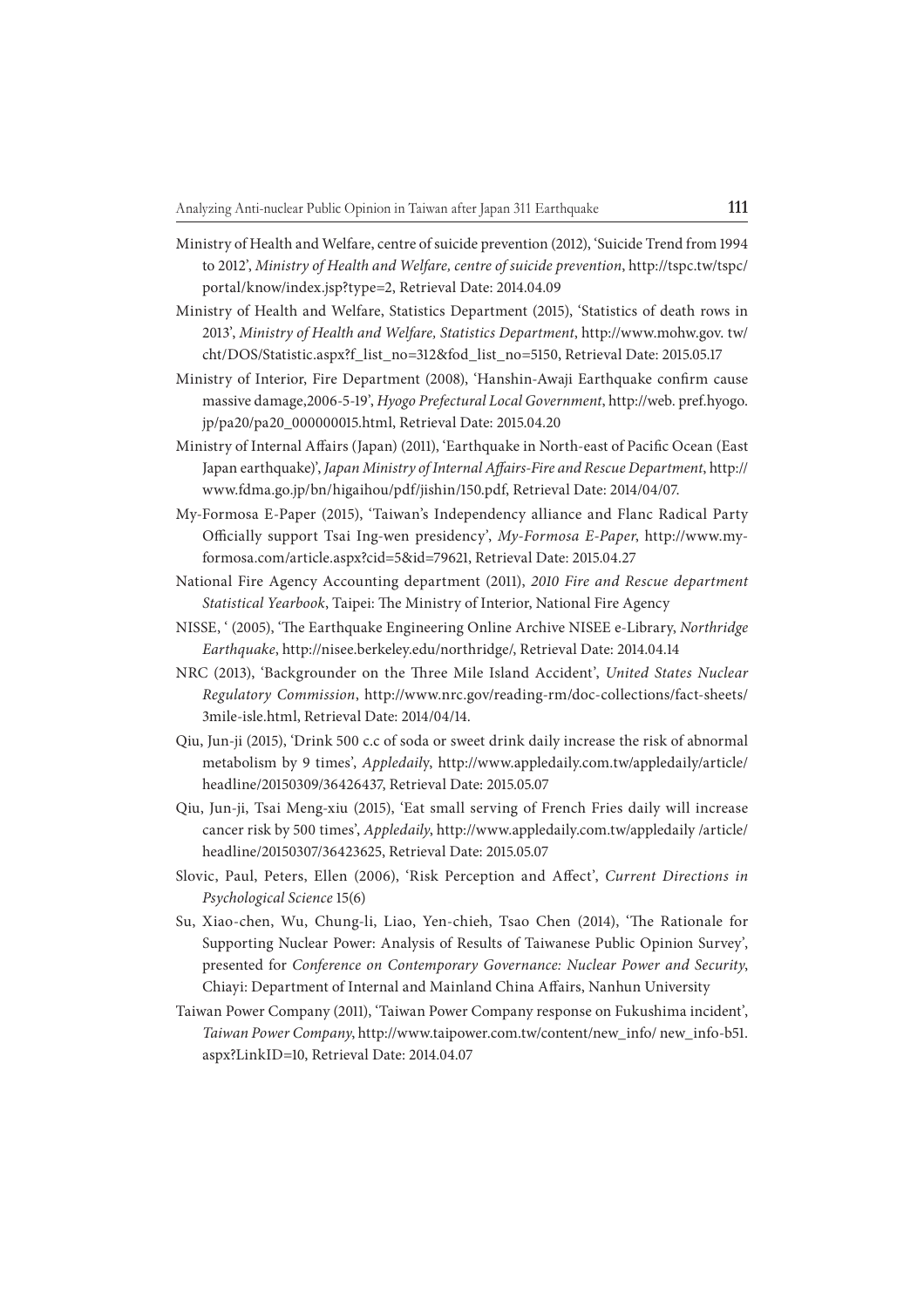- Taiwan Power Company (2014(1)), 'Overview of Taiwan's renewable energy power generation', Taiwan Power Company, http://www.taipower.com.tw/content/new\_ info/new\_info-b31. aspx?LinkID=8, Retrieval Date: 2014.04.07
- Taiwan Power Company (2014(2)), 'Basic Information on Nuclear Power Plant', Taiwan Power Company, http://www.taipower.com.tw/content/new\_info/new\_info-b22.aspx? LinkID=7, Retrieval Date: 2014.04.07
- Taiwan Semiconductor. Manufacturing Company Limited (2013), 'Taiwan Semiconductor. Manufacturing Company Limited; 2012Annual report in Social Responsibilities', Taiwan Semiconductor. Manufacturing Company Limited, http://www.tsmc.com/download/ csr/2013\_tsmc\_csr/chinese/pdf/c\_all.pdf, Retrieval Date: 2015/05/14
- USGS (2004), '2004 December 26 00:58:53 UTC', United States Geological Survey, http:// earthquake.usgs.gov/earthquakes/eqinthenews/2004/us2004slav/#summary, Retrieval Date: 2014.04.14
- USGS (2010), '2010 January 12 21:53:10 UTC', United States Geological Survey, http:// earthquake.usgs.gov/earthquakes/eqinthenews/2010/us2010rja6/#summary, Retrieval Date: 2014.04.14
- Wang, Zhen-huan (1989), 'Taiwan's political transition and opposition movements', Taiwan's Social Studies 2(1)
- Water Resource Agency (2012), 'The condition of Taiwan's shore', Water Resource Agency, http://www.wra.gov.tw/ct.asp?xItem=12592&CtNode=3133, Retrieval Date: 2014.04.07
- World Health Organization (2011), 'Health Effects of the Chernobyl Accident and Special Health Care Programme', World Health Organization, http://www.who.int/ionizing\_ radiation/chernobyl/WHO%20Report%20on%20Chernob yl%20Health%20Effects%20 July%2006.pdf, Retrieval Date: 2014.04.14
- World Health Organization (2013), Health Risk Assessment from the Nuclear Accident after the 2011 Great East Japan Earthquake and Tsunami, Based on a Preliminary Dose Estimation, Geneva: World Health Organization.
- Xie, Zong-long (2015), 'Chose your diet carefully, it can reduce the risk of cancer by 40%', China Times, http://www.china times.com/realtimenews/20150222001097-260405, Retrieval Date: 2015.05.17
- Yang, Shih-yueh (2014), 'How do We Talk about Nuclear Security? Rethinking of Taiwanese Anit-Nuclaer Public Opinion after Japan's 311 Earthquake', Modern Governance: Nuclear Safety, Chiayi: Nanhua University, Department of International Affairs and Business
- Yang, Zong-xian, Su, Xing-hui (2011), 'The Impacts of Housing Price in YIMBY and NIMBY Facilities', Journal of Housing Studies 20(2)